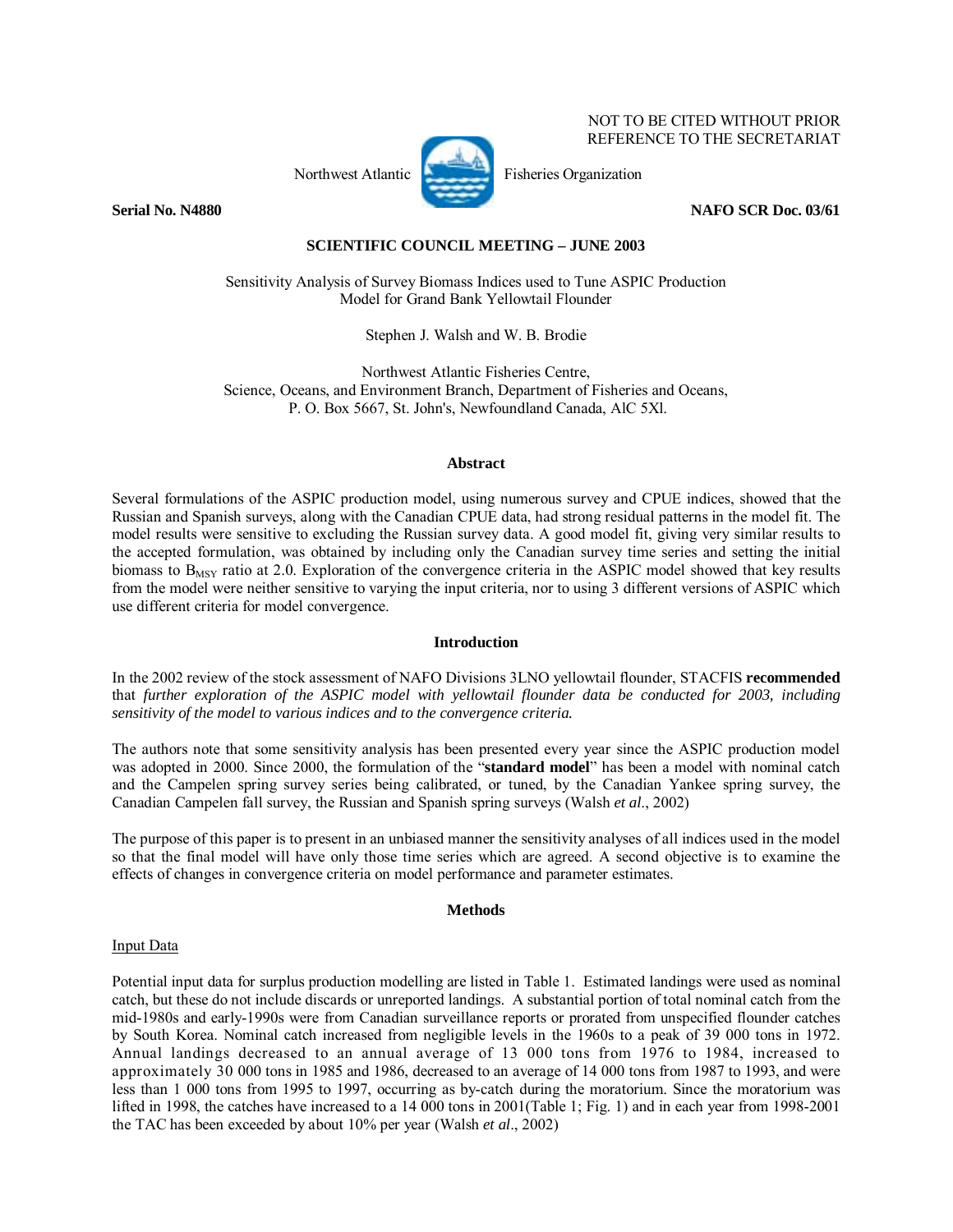Standardized Canadian CPUE and five time series of survey biomass indices are plotted in Fig. 1 and 2. Canadian CPUE generally decreased in the 1960s and 1970s, increased slightly in the 1980s, and again began declining from the mid-1980s to the early-1990s. Since the re-opening of the fishery in 1998, CPUE has reached levels comparable to mid to late-1960s (Walsh *et al*., 2002). However, Canadian CPUE may be a misleading index of biomass, because major shifts have occurred in the directivity of effort on yellowtail. During 1991-93 a substantial amount of ëdirectedí effort was targeting American plaice (Brodie *et al*., 1994) and during 1998-99 the fishery has been restricted because of the 5% by-catch restriction for cod and plaice (Walsh *et al*., 2002). As well, the relative proportion of Canadian catch to total catch has varied extensively.

The Canadian spring survey used a 'Yankee' otter trawl from 1971 to 1982, an 'Engel' otter trawl from 1984 to 1995, and a 'Campelen' shrimp trawl since 1995 (McCallum and Walsh, 1996). Comparative tows of the Yankee and Engel trawls were used to derive a conversion factor of 1.4 for the Yankee catches by number but not by weight. The unconverted Yankee survey biomass is used here. Comparative tows of the Engel and Campelen trawls were used to derive a size based conversion function (Warren *et al.,* 1997). The converted Engel to Campelen survey biomass is used here from 1984 to 2002. Methods to link the 1971-82 Yankee series to the 1984-2002 Campelen equivalent series have not been developed. Therefore the 1971-82 and 1984-2002 series were considered to be separate biomass indices. The Canadian Yankee biomass index decreased sharply in the early-1970s to 1975, and after a slight increase up to 1977, it fluctuated around an average level of 45 000 tons from 1978-82 (Table 1; Fig. 2). The 1984-2002 Campelen biomass index (Walsh *et al.,* 2002) decreased to low levels in the late-1980s and early-1990s and then began to increase in the mid-1990s to a present level that is twice the size of the mid-1980s (Fig. 2).

The biomass index from the Canadian fall Campelen trawl surveys has increased steadily from low levels in the early-1990s to a high index in 2002 (Fig. 2). The biomass index from the fall 1986-94 Canadian juvenile groundfish surveys (Walsh *et al*., 1995) and the catch rate series from the July DFO/industry grid surveys (Walsh *et al*., 2002) were not used because of a negative correlation with most indices (e.g. the juvenile index remained stable or showed an increase during the late-1980s and early-1990s when most other indices were decreasing, (Cadrin and Walsh. 1999), and the grid survey catch rate from 1996-2002 does not reflect the upward trend in the annual survey index (Walsh *et al*., 2002), possibly because it does not cover the whole stock area.

The biomass index from the 1972-1991 Russian bottom trawl survey sharply declined from relatively high levels in the 1970s and early-1980s to low levels in the late-1980s and early-1990s (Fig. 2) (Brodie and Walsh, 1992). The 1995-2002 biomass index from the Spanish survey has been converted to Spanish Campelen trawl units (Paz *et al.,* 2003) and are used here in this analysis. The Spanish time series has generally shown a strong upward trend (Fig. 2). Noteworthy is that the Russian surveys covered all of the Grand Bank while the Spanish survey only covers the regulatory Area of Div. 3NO.

Seven combinations of biomass indices were examined in the sensitivity analysis: 1) using the Canadian Yankee, Canadian Campelen fall, Russian, and Spanish survey time series 2) also including Canadian CPUE, 3) removing the Russian index, 4) removing the Spanish index, 5) removing both the Russian and Spanish, 6) removing the Canadian Yankee index and 7) removing the Campelen fall index.

There are two formulations of the model: 1) a series of observations on nominal catch and the Canadian fishery CPUE series and 2) a series of observations on nominal and catch corresponding Canadian Campelen survey which acts as a CPUE proxy. The various survey biomass estimates are incorporated into the analysis as model tuning indices, analogous to tuning an age structured model (Prager 1994). Model  $# 2$  is the standard model used in the assessment of Grand Bank yellowtail flounder since 2000 (Walsh *et al*., 2002).

## Surplus Production Model

A non-equilibrium surplus production model incorporating covariates - ASPIC (Prager, 1994, 2000) was applied to nominal catch and biomass indices. The production model assumes logistic population growth, in which the change in stock biomass over time  $(dB_t/dt)$  is a quadratic function of biomass (B):

$$
d\mathbf{B}_t/dt = r\mathbf{B}_t - (r/K)\mathbf{B}_t^2 \tag{1}
$$

where *r* is the intrinsic rate of population growth, and *K* is carrying capacity. For a fished stock, the rate of change is also a function of catch biomass (C):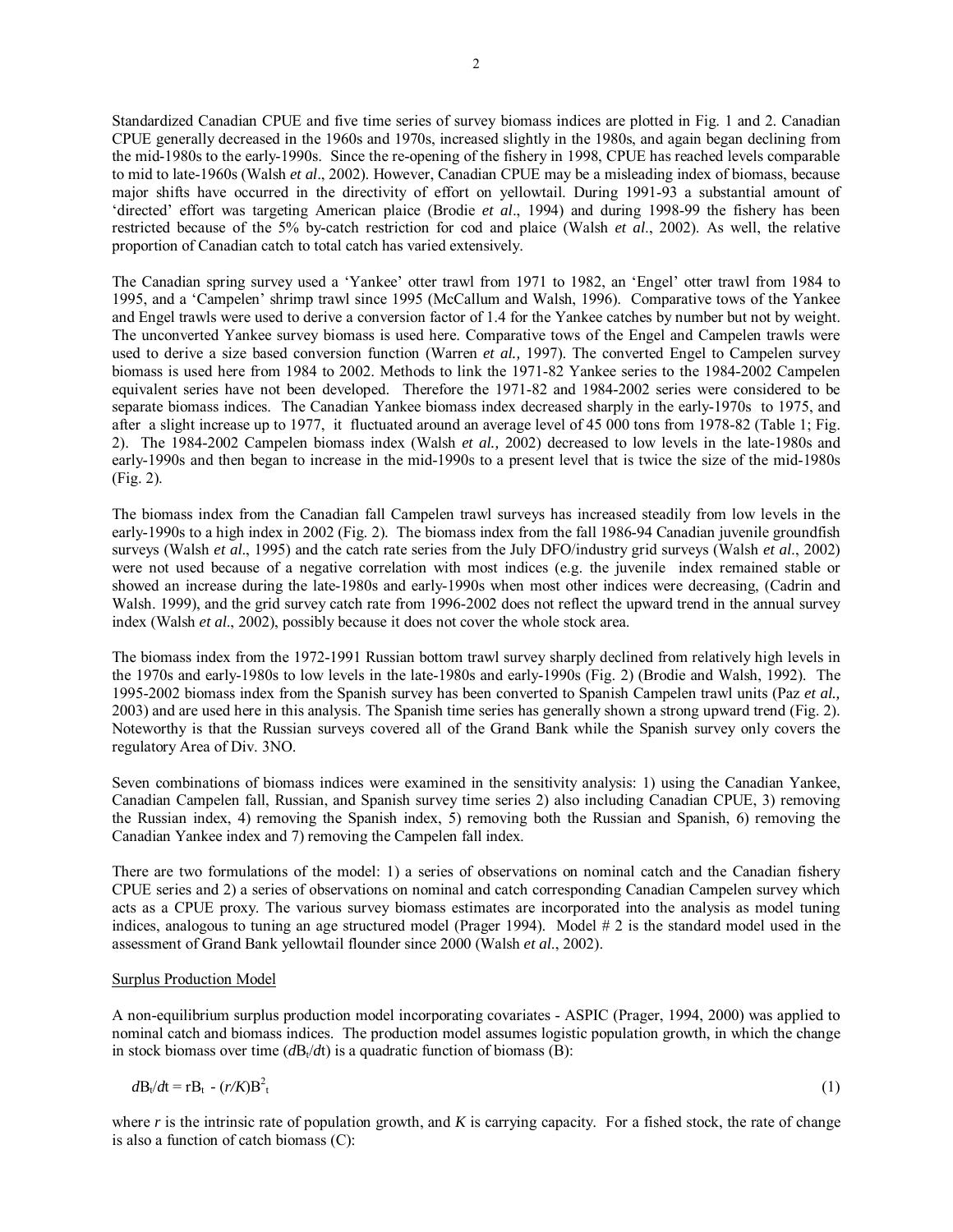$$
d\mathbf{B}_t/dt = r\mathbf{B}_t \cdot (r/K)\mathbf{B}_t^2 - \mathbf{C}_t \tag{2}
$$

Biological reference points can be calculated from the production model parameters:

$$
MSY = Kr/4
$$
  
\n
$$
B_{\text{msg}} = K/2
$$
  
\n
$$
F_{\text{msg}} = r/2
$$
\n(3)  
\n
$$
(4)
$$
  
\n
$$
(5)
$$

ASPIC can fit data from several CPUE or survey abundance series. When more than one series is used, common estimates of initial biomass (expressed as a ratio to B<sub>msy</sub>: *B1R*), *r*, MSY are made, along with catchability coefficients (q) for each index. An objective function is minimized using nonlinear least squares of index residuals.

#### ASPIC versions

All analyses presented here use version 3.92 of ASPIC, with the exception of 4 comparison runs using version 3.81 and 3.91 to examine convergence criteria. Version 3.81 was the software used in the 2002 assessment (Walsh *et al*., 2002), at which time a difference was noted in the bootstrap results from version 3.81 and version 3.91. Although parameter estimates were virtually identical, many more trials in the bootstrap analysis were rejected due to lack of convergence when using the latter version. Some of the difference was due to changes in input criteria, which are discussed in detail below. However, in discussions with the author of the software (Prager, pers. comm.), it was noted that version 3.91 required 6 re-convergences of the model to the same point in order for the software to accept a solution, whereas version 3.81 required only 3 re-convergences. However, the number of attempts allowed by ASPIC to reach the required number of convergences was equal in both versions. Thus the program failed to converge on more occasions when using version 3.91, where it was able to converge in version 3.81, especially in bootstrap runs. In other words, the convergence criterion was made stricter within the software of version 3.91, but the limit on tries to reach it was not increased. In version 3.92, this limit was increased.

#### **Results and Discussions**

#### A) **Sensitivity Analysis**

## Model Formulation No. 1

Model # 1 incorporates a series of observations on nominal catch and corresponding Canadian CPUE series (Fishery CPUE - Catch) and uses the Canadian Yankee spring and Campelen spring and fall survey series, the Russian surveys and the Spanish surveys as tuners.

Table 2 shows that correlations among biomass indices varied widely. The CPUE index was initially excluded from the surplus production analysis because of the potential problems using CPUE as an index of biomass (noted above), but it is included in a sensitivity analysis. Of the six pairwise correlations among the remaining five series of biomass indices included in the production analysis, six were moderate to strong  $(r>0.6)$ , and two were weak  $(r \le 0.2)$ .

Table 3 shows the model fit the data relatively well. The majority of variance in survey indices was explained by the model, but fit varied among indices  $(r^2 \text{ ranged from } 0.3 \text{ to } 0.9)$ . The Russian and Spanish surveys' SSE contributed highly to the unexplained variability in the model.

Figure 3 shows the residual plot of the Canadian CPUE/catch time series which indicates a pattern of positive residuals in earlier years and more or less negative residuals in later years. This may be interpreted as whether or not the CPUE is tracking the major shifts which have occurred in this fishery. In the 1980s and early-1990s the proportion of Canadian catch to total catch varied extensively and there were major shifts in the directivity of Canadian effort in the early- and late-1990s. This residual pattern could also be consistent with increasing efficiency of the fleet over time. Nevertheless Fig. 1 and 2 do show that it is tracking the pattern of decline and increase seen in the survey series. Figure 4 shows the fit of the CPUE to the model and it shows good agreement especially from1970 to 1988. Is CPUE directly proportional to abundance or is it a misleading index of biomass?

The model suggests that a maximum sustainable yield (MSY) of 19 000 tons can be produced by a total stock biomass of 102 000 tons ( $B_{msy}$ ) at a fishing mortality rate on total biomass of 0.19 ( $F_{msy}$ ) (Table 8).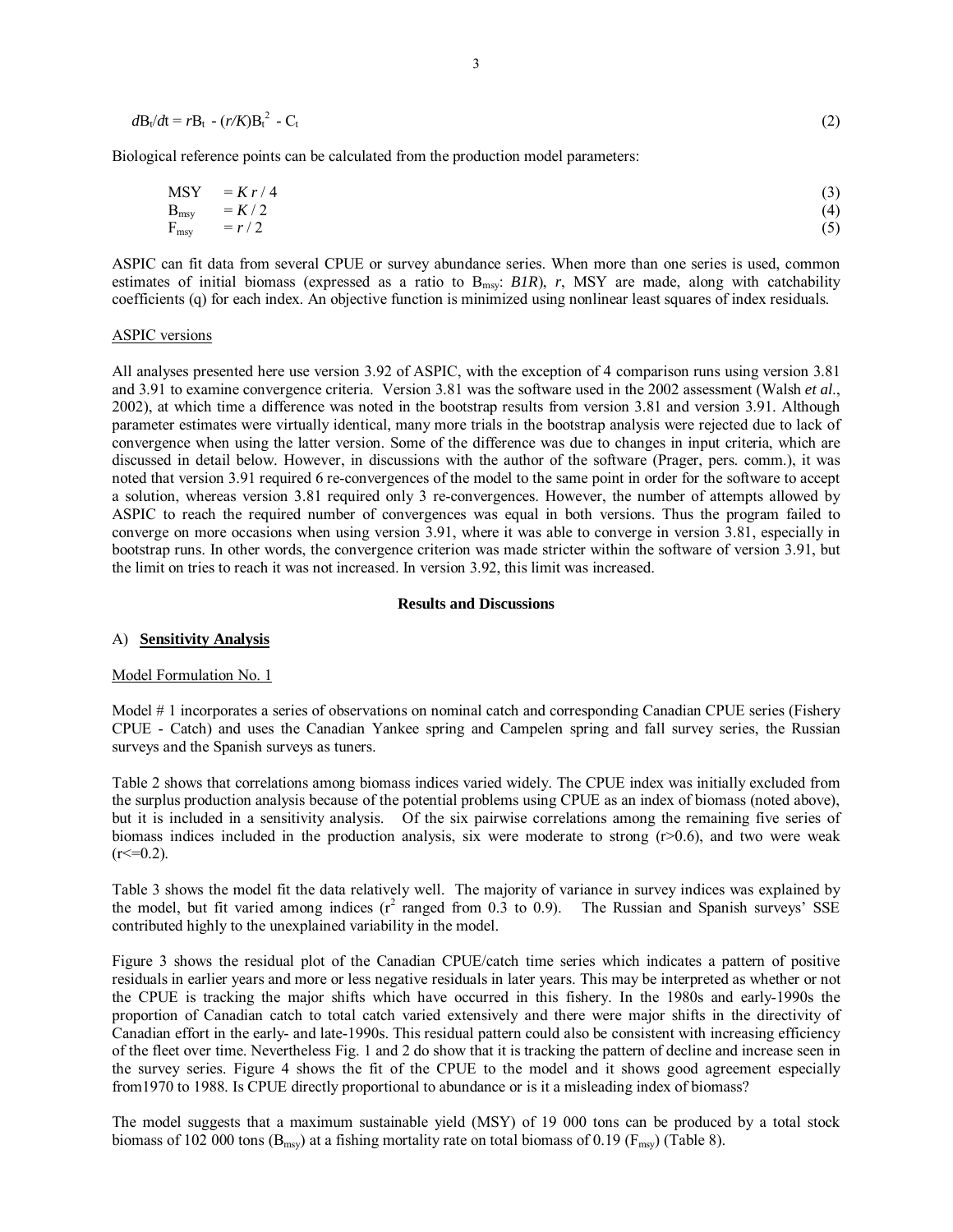## Model Formulation  $# 2$  – the Standard Model

Model #2 use the Canadian Campelen spring survey CPUE with nominal catch and the 4 other survey indices as tuners.

Table 4 shows correlations among biomass indices varied widely. Of the five pair-wise correlations among the remaining four series of biomass indices, four were moderate to strong  $(r>0.6)$ , and one was weak  $(r<=0.2)$ .

Table 5 shows the model fit the data relatively well. The majority of variance in survey indices was explained by the model, but fit varied among indices  $(r^2 \text{ ranged from } 0.3 \text{ to } 0.9)$ . The Russian and Spanish surveys' SSE again contributed highly to the unexplained variability in the model.

Figures 5 to 9 show the residual patterns for each to the data series in the model. Residuals appeared to be randomly distributed for all Canadian survey indices, but not for the Russian, which had a strong pattern of positive residuals during the 1970s and early-1980s and negative residuals for subsequent years. The Spanish series showed a pattern of negative residuals in the first three years and positive residuals in the last three years.

Figures 10 to 14 show the observed and expected fits of each series to the model. The Russian series does not fit well in the period of 1971-1984 but tracks the model better since 1985 (Fig. 13). This could indicate a change in catchability. Is a poor fit and a strong residual pattern indicative of a misleading index of biomass? The Spanish time series does not fit the model well, mainly because of the large increase in this series from 1997 to 1998 (Fig. 14). We know that there is a huge difference in catchability between the old and new survey gears and the Canadian survey gears. If the Spanish survey does not cover the entire stock area and has a residual pattern, is it a misleading index of biomass?

The model suggests that a maximum sustainable yield (MSY) of 18 000 tons can be produced by a total stock biomass of 79 000 tons ( $B_{\text{msy}}$ ) at a fishing mortality rate on total biomass of 0.22 ( $F_{\text{msy}}$ ) (Table 8 run # 2).

#### **Sensitivity**

The summary of sensitivity analyses in Table 8 shows that estimates of MSY,  $B_{msv}$ ,  $F_{msv}$ ,  $B_{2003}/B_{msv}$  and  $F_{2002}/F_{msv}$ are relatively robust to excluding every index except the Russian series, including the CPUE series. For the CPUE run (#1 in Table 8) the pattern of positive residuals in earlier years and the mainly negative residuals in later years (Fig. 3) may be reflective of whether the Canadian CPUE is tracking major shifts in the fishery for yellowtail or the efficiency of the fleet. In addition, there was some difficulty in getting the model to converge and the trajectory of relative biomass indices never exceeded the level at which MSY could be obtained for most of the period (1973- 1999) (Fig. 4). The apparent reason for this is that the model calculates the population biomass at the start of the time series as being below MSY ( $B_1R$  or  $B_1/B_{MSY} = 0.77$ ; run#1 in Table 8; see Fig. 15). This would not appear likely, given that the fishery began in the 1960s and stock would have been close to an unexploited state. Is the Canadian CPUE a misleading index of biomass?

In the standard model, the B<sub>1</sub>R ( $B_1/B_{MSY}$ ) = 2.20, when a penalty term for large estimate of B<sub>1</sub> is used (Table 8: run 2; see Fig. 16). When the penalty term is removed the estimate of  $B_1R = 43.8$  (Table 8, run#3) which is unrealistic, even though large estimates of starting biomass are not unusual in ASPIC analyses. The resulting parameter estimates change little, and so a penalty term appears justified in the standard model (Prager, 1994). Iteratively reweighting the indices (run#4) also did not produce much change in the parameter estimates.

The standard model is sensitive to excluding the Spanish survey index. This results in a reduction in r (0.45 to 0.39) and increase in K (158 000 to 173 000 tons) which affect  $B_{MSY}$  (79 000 tons to 86 000 tons) and  $F_{MSY}$  (0.22 to 0.19), and a minor change in MSY (17 000 tons) (Table 8; run 7; see Fig. 18). Excluding the Spanish series produces an r  $= 0.39$ , which may be more in agreement with recent revision to the life history information that this species is a slow growing and long lived species (Dwyer *et al*., 2003).

The Russian time series agrees well with the Canadian spring survey and has a moderately strong Rsq when included, but has a residual pattern as discussed above. The standard model is very sensitive to excluding the Russian series. MSY doubles to 34 000 tons, r drops from 0.45 to 0.40, K doubles to 344 000 tons,  $F_{\text{MSY}}$  drops from 0.22 to 0.20 and  $B_{MSY}$  increases from 79 000 tons to 172 000 tons (Table 8; run 6). The model estimates  $B_1R$  to be 0.22 which would indicate that B at the start of the time series is far below  $B_{MSY}$  which as mentioned above is not according to theory. Figure 17 shows that the trajectory of relative biomass indices never exceeded the level at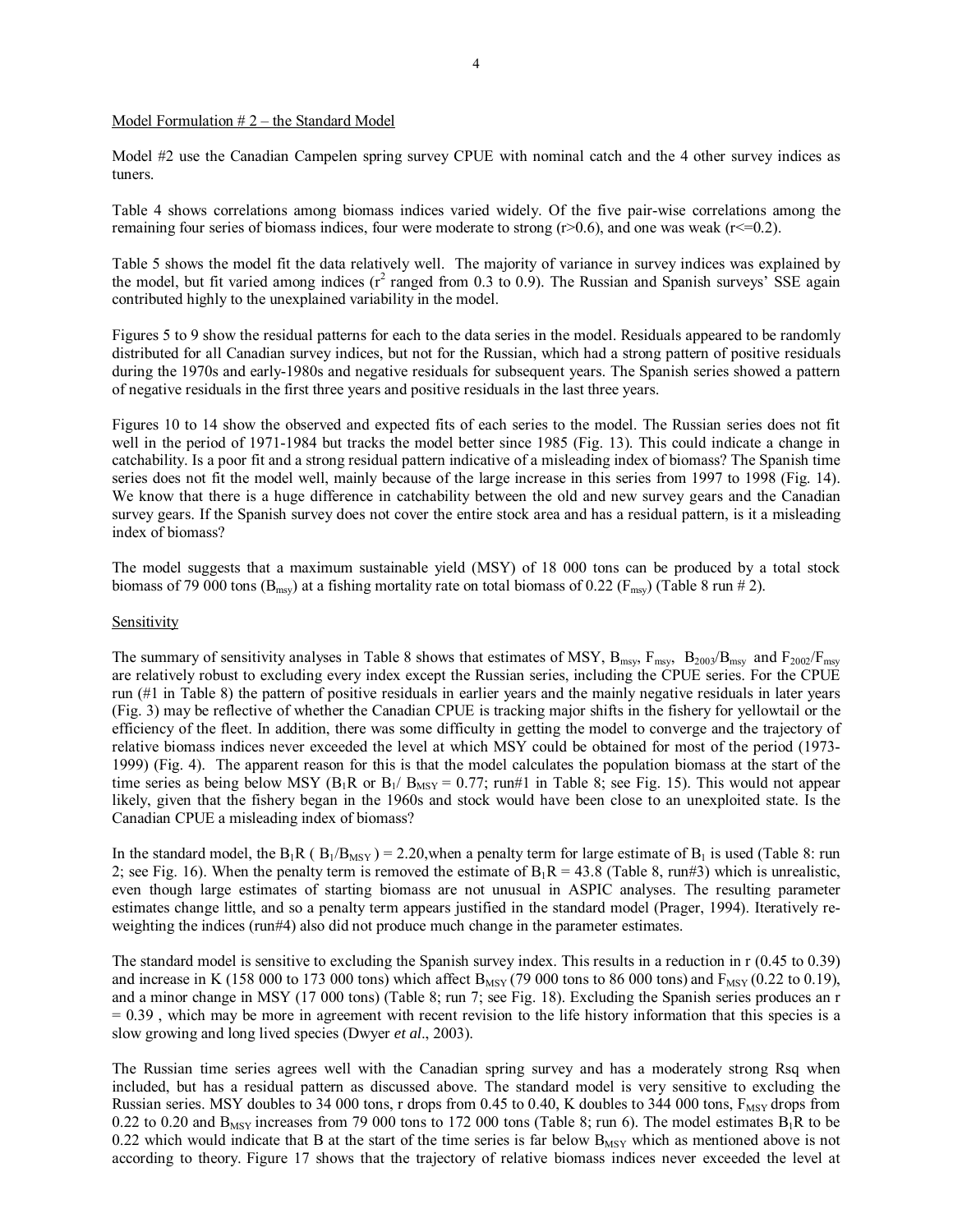which MSY could be obtained from 1965 to 2001. Similar results are obtainable when both the Russian and Spanish time series are excluded (Table 8, run 8; Fig. 19).

With only the Canadian time series in the model the results are drastically different, and realistic only if we believe that  $B_1$  is less than MSY at the start of the time series, i.e. in 1960s when the biomass should be about K. Production theory would argue against accepting that conclusion since one would expect that the stock would be close to an unexploited state and that when the fishery begins the stock would show a decline over time, as the standard model shows. The Russian time series is the only other survey time series that covers most of the earlier years, 1972-91, besides the Canadian Yankee series from 1971-82, but it has a poor fit to the model and a residual pattern in the data. A strong residual pattern in the Canadian CPUE model resulted in it being dropped in the 2000 assessment (Walsh and Cadrin, 2000; Walsh *et al.,* 2000). However, it is possible to introduce a fixed constraint in the model software where by B1R is set to 2.0 (which we think it should be, given the several runs in Table 8) and it is kept constant at the starting guess throughout the run of the model (Prager, 2000). Table 9 shows the estimates of parameters when B1R is kept constant.

In Table 9 run # 1 is the standard model repeated from Table 8 (run # 2). Run<sup>1</sup> # 3 is the standard model with B1R fixed at 2.0. Estimates of model parameters, MSY,  $B_{msy}$ ,  $F_{msy}$ ,  $B_{2003}/B_{msy}$  and  $F_{2000}/F_{msy}$  were not sensitive to fixing B1R but r showed an increase from 0.40 to 0.48, a value more in line with the faster growing Georges Bank yellowtail flounder stock (Walsh and Cadrin, 2000). The model is sensitive to excluding the Russian time series and r is estimated at 0.52 with a corresponding effect on K,  $B_{msy}$ ,  $F_{msy}$ ,  $B_{2003}/B_{msy}$  and  $F_{2002}/F_{msy}$  but little effect on MSY (Table 9: run #4). However, when the Russian and Spanish series (Table 9 run # 5) are excluded there are only minor differences in r, K, MSY  $B_{msy}$ , and  $F_{msy}$  when compared with the standard model (Table 9, run # 1; see Fig. 20). Table 10 shows the standard model output minus the Spanish and Russian series and with a fixed B1R. When you B1R is fixed at 2.0 in the Canadian CPUE/catch (Model 1 formulation) it also performs well when compared to the standard model, with close agreement in MSY,  $B_{msy}$ , and  $F_{msy}$  but with lower r (0.45 to 0.40) and higher K (158 000 tons to 174 000 tons) (Table 9; run # 6: Fig. 21)

## *Summary of the sensitivity analysis*

- 1) If the diagnostics for a poor model fit include a low Rsq  $\left($  <0.4) and a strong residual pattern, then the Russian and Spanish series should be excluded as they are likely to be misleading indices of biomass.
- 2) If the diagnostics for a poor model include a strong residual pattern, then the Canadian CPUE and the Russian and Spanish series should be excluded.
- 3) A good model fit of data with no residual patterns and high goodness of fit values can be obtained by including only the Canadian survey time series and setting the BIR estimate as a constant.
- 4) If the Russian and Spanish indices are left in the standard model, then by the same reasoning the CPUE series should also be included and this could then become the 'new standard model'.

## **A) Comparison of convergence criteria.**

To look at the effect of using different ASPIC versions (3.81, 3.91, 3.92) and the effect of 2 different convergence criteria in each model, 5 bootstrap runs were made. Each run used 50 bootstraps only, to conserve time, compared to the 500 trials used in the assessment. The same input file was used in all 5 runs, with the exception of the convergence criteria entries, as follows:

|                                           | <b>First Set Second Set</b> |
|-------------------------------------------|-----------------------------|
| Relative convergence criterion (simplex): | 1.000E-06 1.000E-08         |
| Relative convergence criterion (restart): | 3.000E-06 3.000E-08         |

The first criterion applies to the simplex optimization routine. The second criterion applies to randomized restarts of the model to avoid local minima in the solution, and is recommended to be higher than the simplex criterion. More details on these can be found in the current ASPIC User's Guide (Prager, 2000).

Run  $1 = \text{Ver } 3.81$  with first set of convergence criteria.

Run  $2$  = Ver 3.91 with first set of convergence criteria.

Run 3 = Ver 3.81 with second set of convergence criteria.

 $\frac{1}{1}$  Run # 2 in Table 9 is the standard model with the Russian series excluded (as in run # 6 of Table 8) but with a new seed to start the model. It is cited as a way of dealing with difficult data - however the same results were obtained.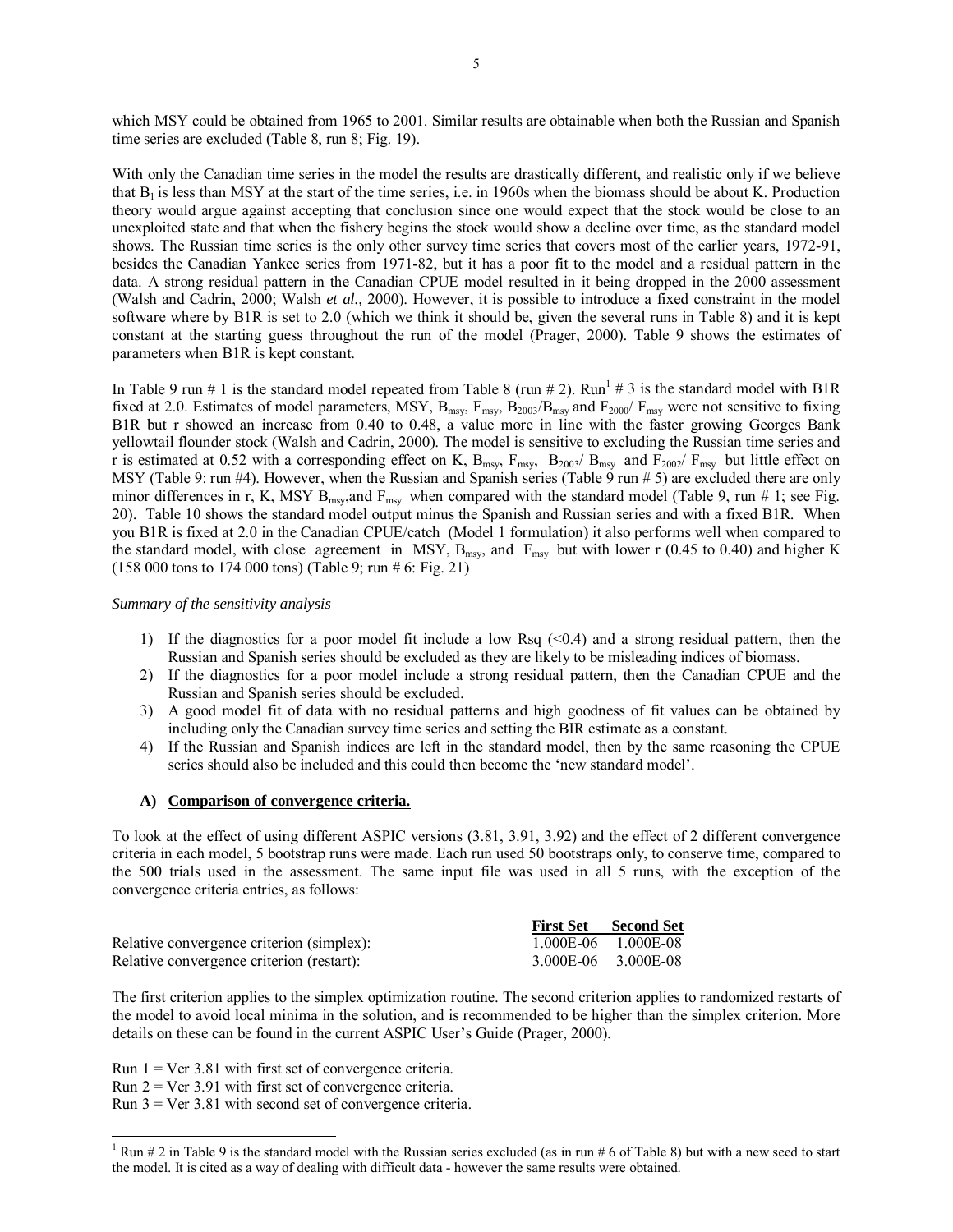Run 4 = Ver 3.91 with second set of convergence criteria. Run  $5 = \text{Ver } 3.92$  with second set of convergence criteria.

The second set (used in runs 3-5) are the values recommended as defaults by Prager's users guide for ASPIC, and he recommends that these values not be changed. For yellowtail assessments in 2000 and 2001 however, the first set of values was used.

- Run  $1 0$  trials rejected for lack of convergence.
- Run  $2 9$  trials rejected for lack of convergence.
- Run  $3 34$  trials rejected for lack of convergence.
- Run  $4 37$  trials rejected for lack of convergence.
- Run  $5 0$  trials rejected for lack of convergence.

The input convergence criteria, appears to be the main factor in the number of rejected trials. However, in comparing version 3.81 to 3.91 (Run 1 *vs* 2, and Run 3 *vs* 4), more trials were rejected in version 3.91. As noted above, there were internal differences in the 3 versions of ASPIC which affected model convergence, and the results of the 5 comparison runs are completely consistent with the model differences.

Appendix 1 below shows parameters from the 5 runs. The number of rejected trials (or the version of ASPIC used), makes little difference in the parameter estimates from the bootstrapped output. One note is that bootstrap runs with ver 3.92 take about 3 times as long to run as ver 3.81 with the same input file. This requires about 3 days to run the standard model for yellowtail, with 500 bootstrap trials, on a reasonably fast PC.

In reviewing previous SC assessments of the Div. 3LNO yellowtail stock using ASPIC, it appears as if the convergence criteria recommended by Prager (second set above) have been changed at some point. This was likely done to speed-up the running of bootstrap models with 500 trials, which would take almost twice as long to run using the stricter convergence criteria, given the number of trials rejected. Based on the results in Appendix 1, it is unlikely that this change had a major effect on model results.

#### **Acknowledgements**

This paper benefited greatly from the input of Steven Cadrin and Mike Prager.

#### **References**

- Brodie, W. B., and S.J. Walsh. 1992. An assessment of the yellowtail flounder stock in Division 3LNO. NAFO SCR Doc. 92/61, Ser. No. N2115, 28p.
- Brodie, W. B., S.J. Walsh, D. Power and M.J. Morgan. 1994. An assessment of the yellowtail flounder stock in Divisions 3LNO. NAFO SCR Doc. 94/44, Ser. No. N2414, 40p.
- Cadrin S.X and S.J. Walsh. 1999. Surplus production analysis and potential precautionary reference points for Grand Bank yellowtail flounder (NAFO Divisions 3LNO) NAFO SCR Doc. 99/3, Ser. No. N4046, 48p.
- McCallum B.R. and S.J Walsh. 1996. Groundfish survey trawls used at the Northwest Atlantic Fisheries Centre, 1971-present. NAFO SCR Doc. 96/50, Ser. No. N2726, 18p.
- Paz, X., D. Gonźalez Troncoso and E. Román. 2003. New time series for yellowtail flounder from the comparative experience between the C/V Playa de Menduiña and the R/V Vizconde de Eza in the NAFO Regulatory Area of Divisions 3NO, 1995-2002. NAFO SCR Doc. 03/6, Ser. No. N4812, 15p.
- Prager, M.H. 1994. A suite of extensions to a nonequilibrium surplus-production model. Fish. Bull. 92: 374-389.
- Prager, M.H. 2000. Users manual for ASPIC: a stock-production model incorporating covariates. Program Version 3.82 SEFSC Miami Lab Doc. MIA-92/93-55.
- Walsh, S.J., W.B. Brodie, D.B. Atkinson, and D.Power. 1995. An assessment of the yellowtail flounder stock in Divisions 3LNO. NAFO SCR Doc. 95/74, Ser. No. N2591, 44 p.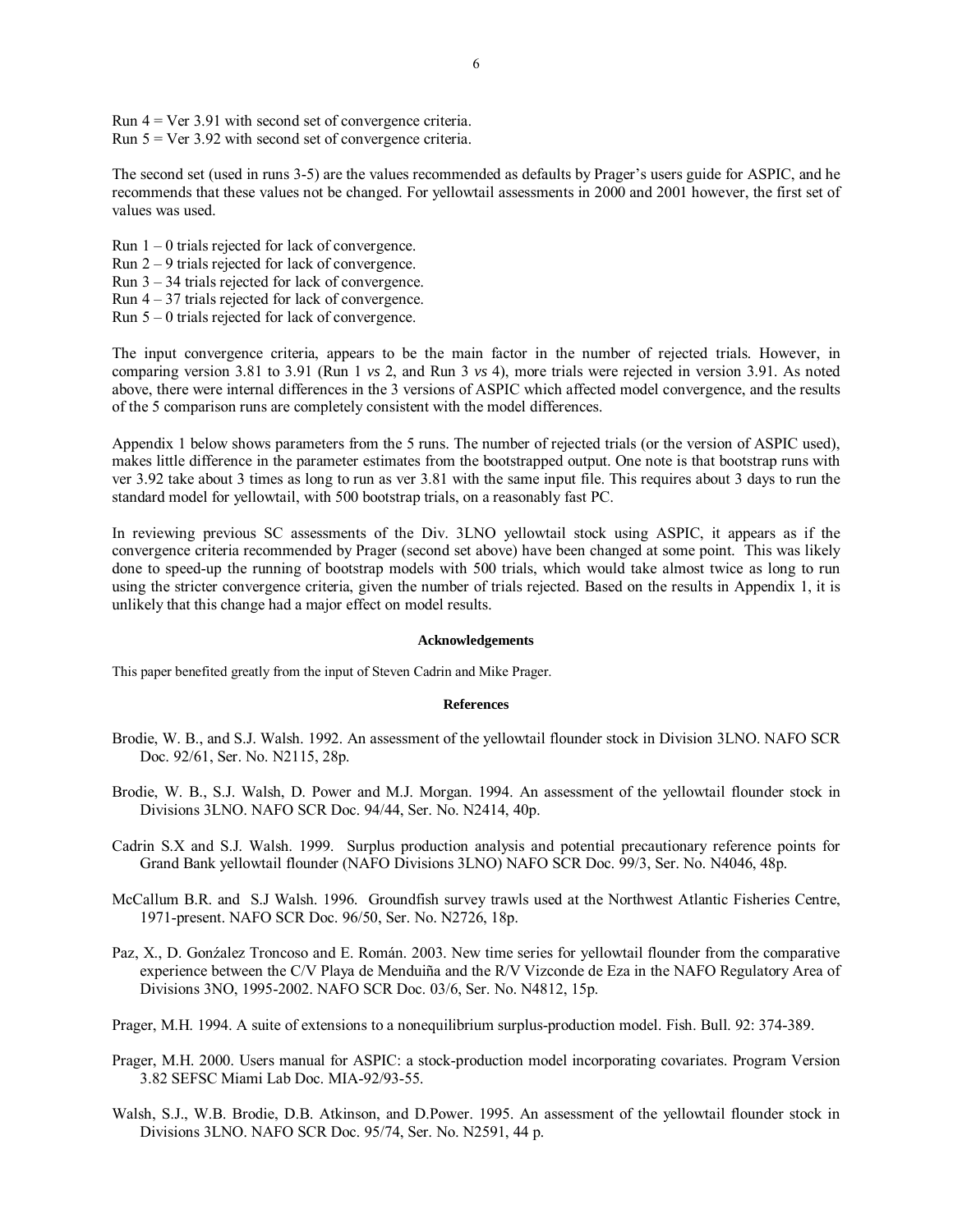- Walsh, S.J. and S.X. Cadrin. 2000. Evaluating total allowable catch projections for yellowtail flounder (Limanda ferruginea) on the Grand Bank using multiple indices and surplus production analysis. NAFO SCR Doc. 00/44, Ser. No. N4275, 40p.
- Walsh, S.J., M.J. Morgan, D. Power, C. Darby, D. Stansbury, M.J. Veitch and W.B. Brodie. 2000. The millennium assessment of Grand Bank yellowtail flounder stock in NAFO Divisions 3LNO. NAFO SCR Doc. 00/45, Ser. No. N4276, 46p.
- Walsh, S.J., W.B. Brodie, M.J. Morgan, D. Power, K.S. Dwyer and C. Darby. 2002. Stock assessment and management of the Grand Bank yellowtail flounder stock. NAFO SCR Doc. 02/71, Ser. No. N4684, 54p.
- Warren, W., W. Brodie, D. Stansbury, S. Walsh, J. Morgan, and D. Orr. 1997. Analysis of the 1996 comparative fishing trial between the Alfred Needler with the Engel 145 trawl and the Wilfred Templeman with the Campelen 1800 trawl. NAFO SCR Doc. 97/68, Ser. No. N2902, 12 p.

|                 | <b>Vers 3.81</b>            | <b>Vers 3.91</b> | <b>Vers 3.81</b> | <b>Vers 3.91</b> | <b>Vers 3.92</b> |  |  |  |  |
|-----------------|-----------------------------|------------------|------------------|------------------|------------------|--|--|--|--|
|                 | (Run 1)                     | (Run 2)          | (Run 3)          | (Run 4)          | (Run 5)          |  |  |  |  |
| Parameter       | <b>Bias-corr.</b> estimates |                  |                  |                  |                  |  |  |  |  |
| <b>B1</b> ratio | 2.45                        | 2.14             | 2.25             | 2.14             | 2.14             |  |  |  |  |
| K               | 155.30                      | 157.30           | 156.40           | 157.10           | 157.10           |  |  |  |  |
| $\mathbf{r}$    | 0.46                        | 0.45             | 0.45             | 0.45             | 0.45             |  |  |  |  |
| q(1)            | 3.2                         | 3.32             | 3.26             | 3.33             | 3.33             |  |  |  |  |
| q(2)            | 0.85                        | 0.86             | 0.86             | 0.86             | 0.86             |  |  |  |  |
| q(3)            | 3.51                        | 3.71             | 3.71             | 3.73             | 3.73             |  |  |  |  |
| q(4)            | 1.71                        | 1.73             | 1.79             | 1.74             | 1.74             |  |  |  |  |
| q(5)            | 3.90                        | 3.90             | 3.87             | 3.92             | 3.92             |  |  |  |  |
| <b>MSY</b>      | 17.45                       | 17.80            | 17.71            | 17.79            | 17.79            |  |  |  |  |
| Ye(2003)        | 17.10                       | 17.01            | 17.23            | 17.02            | 17.01            |  |  |  |  |
| <b>Bmsy</b>     | 77.65                       | 78.66            | 78.20            | 78.56            | 78.56            |  |  |  |  |
| Fmsy            | 0.23                        | 0.23             | 0.23             | 0.23             | 0.23             |  |  |  |  |
| B/Bmsy          | 1.25                        | 1.21             | 1.24             | 1.21             | 1.21             |  |  |  |  |
| F/Fmsy          | 0.65                        | 0.67             | 0.66             | 0.67             | 0.67             |  |  |  |  |

Appendix 1. Table of ASPIC results, from the 5 runs described in the section on convergence criteria.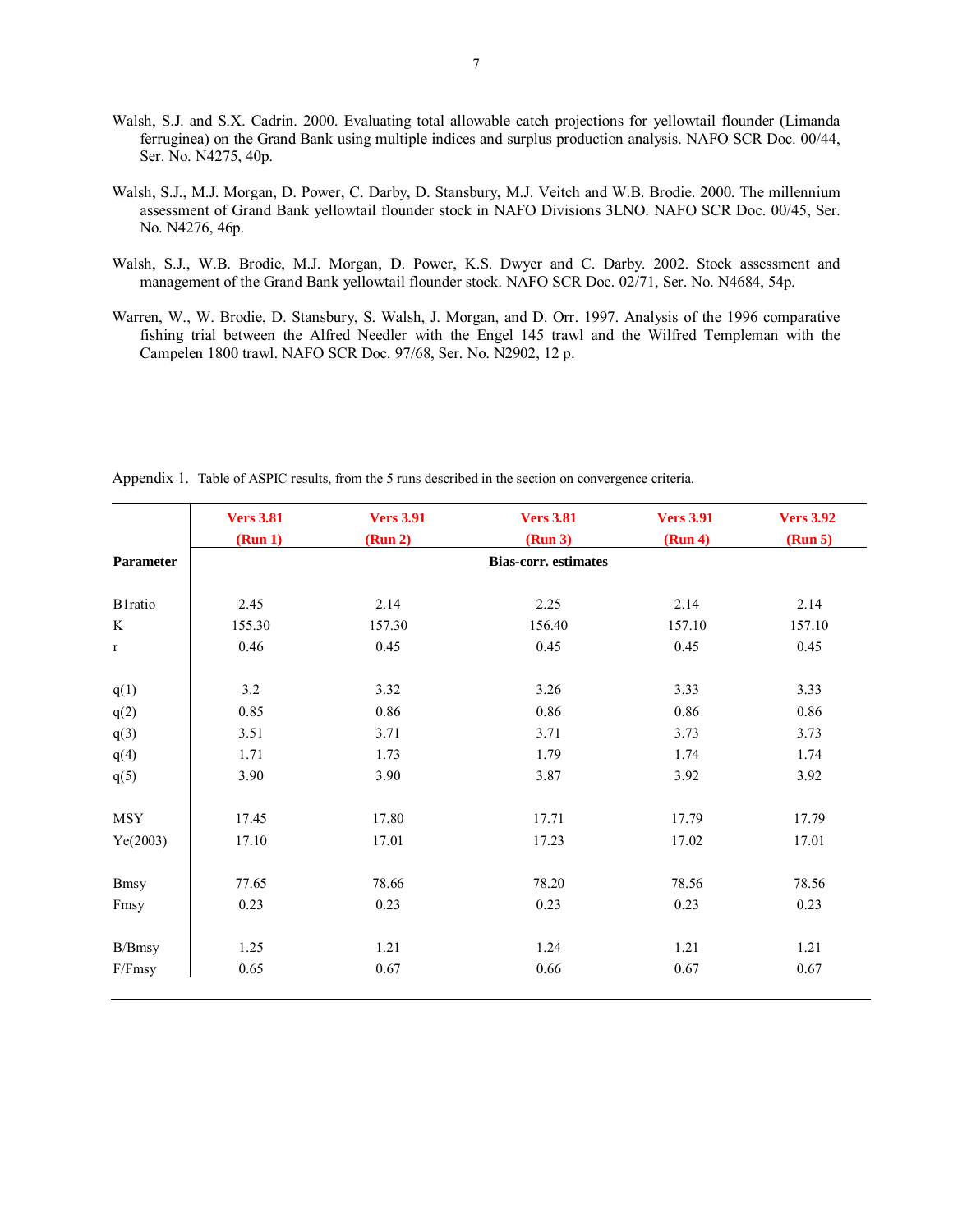|         |          |          | Canadian     | Canadian     | Canadian     |              |              |
|---------|----------|----------|--------------|--------------|--------------|--------------|--------------|
|         |          |          | Yankee       | Campelen     | Campelen     | USSR/Russia  | Spanish      |
|         |          |          | Spring       | Spring       | Fall         | Spring       | Spring       |
|         | Landings | Canadian | Survey       | Survey       | Survey       | Survey       | Survey       |
| Year    | (kt)     | CPUE*    | Biomass (kt) | Biomass (kt) | Biomass (kt) | Biomass (kt) | Biomass (kt) |
| 1965    | 3.13     | 1.16     |              |              |              |              |              |
| 1966    | 7.03     | 1.09     |              |              |              |              |              |
| 1967    | 8.88     | 1.08     |              |              |              |              |              |
| 1968    | 13.34    | 0.91     |              |              |              |              |              |
| 1969    | 15.71    | 0.78     |              |              |              |              |              |
| 1970    | 26.43    | 0.79     |              |              |              |              |              |
| 1971    | 37.34    | 0.76     | 96.90        |              |              |              |              |
| 1972    | 39.26    | 0.67     | 79.20        |              |              | 106.00       |              |
| 1973    | 32.82    | 0.76     | 51.70        |              |              | 217.00       |              |
| 1974    | 24.31    | 0.50     | 40.30        |              |              | 129.00       |              |
| 1975    | 22.89    | 0.50     | 37.40        |              |              | 126.00       |              |
| 1976    | 8.06     | 0.46     | 41.70        |              |              | 131.00       |              |
| 1977    | 11.64    | 0.54     | 65.00        |              |              | 188.00       |              |
| 1978    | 15.47    | 0.56     | 44.30        |              |              | 110.00       |              |
| 1979    | 18.35    | 0.58     | 38.50        |              |              | 98.00        |              |
| 1980    | 12.38    | 0.65     | 51.40        |              |              | 164.00       |              |
| 1981    | 14.68    | 0.65     | 45.00        |              |              | 158.00       |              |
| 1982    | 13.32    | 0.59     | 43.10        |              |              | 125.00       |              |
| 1983    | 10.47    | 0.67     |              |              |              |              |              |
| 1984    | 16.74    | 0.65     |              | 217.73       |              | 132.00       |              |
| 1985    | 28.96    | 0.67     |              | 146.78       |              | 85.00        |              |
| 1986    | 30.18    | 0.49     |              | 138.17       |              | 42.00        |              |
| 1987    | 16.31    | 0.52     |              | 124.57       |              | 30.00        |              |
| 1988    | 16.16    | 0.48     |              | 80.98        |              | 23.00        |              |
| 1989    | 10.21    | 0.48     |              | 103.77       |              | 44.00        |              |
| 1990    | 13.99    | 0.55     |              | 103.11       | 65.80        | 27.00        |              |
| 1991    | 16.20    | 0.29     |              | 93.43        | 82.40        | 26.50        |              |
| 1992    | 10.76    | 0.33     |              | 61.37        | 64.50        |              |              |
| 1993    | 13.57    |          |              | 93.27        | 112.80       |              |              |
| 1994    | 2.07     |          |              | 55.63        | 106.40       |              |              |
| 1995    | 0.07     |          |              | 70.62        | 129.80       |              | 11.83        |
| 1996    | 0.29     |          |              | 175.62       | 134.30       |              | 55.36        |
| 1997    | 0.80     |          |              | 174.95       | 222.90       |              | 49.42        |
| 1998    | 4.35     | 0.89     |              | 202.25       | 231.60       |              | 181.63       |
| 1999    | 6.56     | 0.97     |              | 365.70       | 249.90       |              | 251.58       |
| 2000    | 11.12    | 1.07     |              | 287.50       | 335.00       |              | 184.76       |
| 2001    | 14.15    | 0.85     |              | 366.00       | 475.80       |              | 182.70       |
|         |          |          |              |              |              |              |              |
| 2002    | $14.3**$ |          |              |              |              |              |              |
| Average | 14.81    | 0.68     | 52.88        | 158.97       | 184.27       | 103.24       | 131.04       |
|         |          |          |              |              |              |              |              |

Table 1 Nominal catch, CPUE, and survey biomass indices of Grand Bank Yellowtail flounder

\* not used in the standard model

\*\* assumes the TAC is taken in 2002 fishery with a 10% overrun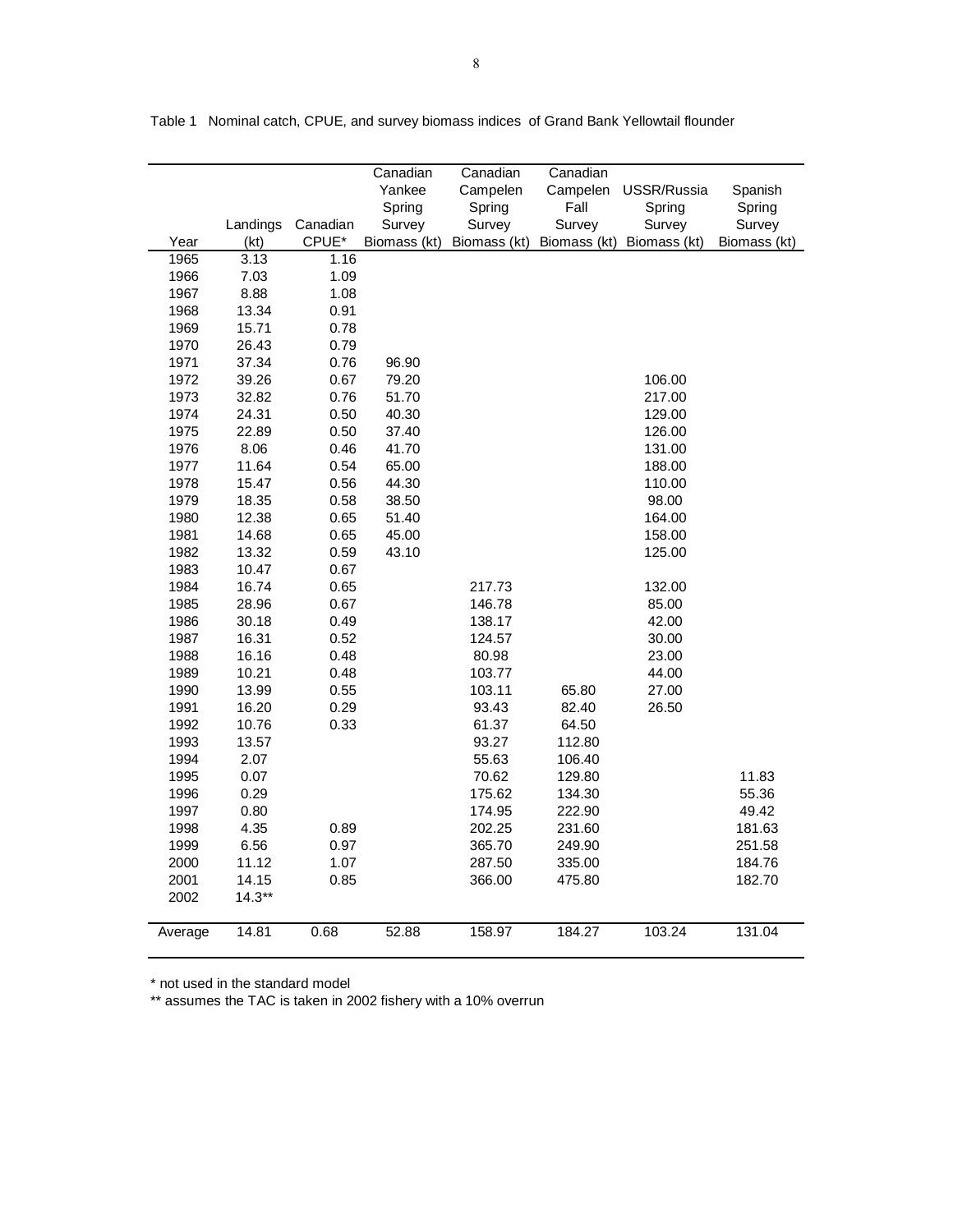# Table 2. Correlation matrix for Nominal catch/Canadian CPUE series model with survey biomass indices, using 1965-2002 data. From Model 1 in Table 8.

Normal convergence.

CORRELATION AMONG INPUT SERIES EXPRESSED AS CPUE (NUMBER OF PAIRWISE OBSERVATIONS BELOW)

| 1 FisheryCPUE-catch/              | 1,000<br>33             |                     |                     |                         |                   |            |  |
|-----------------------------------|-------------------------|---------------------|---------------------|-------------------------|-------------------|------------|--|
| 2 Canadian Campelen Spring Survey | 0.866                   | 1,000               |                     |                         |                   |            |  |
|                                   | 14                      | 18                  |                     |                         |                   |            |  |
| 3 Canadian Spring Yankee Survey   | 0.646<br>12             | 0.000<br>$^{\circ}$ | 1,000<br>12         |                         |                   |            |  |
| 4 Canadian Fall Survey            | 0.781<br>8              | 0.884<br>12         | 0.000<br>$^{\circ}$ | 1,000<br>12             |                   |            |  |
|                                   |                         |                     |                     |                         |                   |            |  |
| 5 Russian Spring Survey           | 0.606<br>19             | 0.933<br>8          | 0.198<br>11         | 1,000<br>$\mathfrak{D}$ | 1,000<br>19       |            |  |
| 6 Spanish Survey                  | 0.221<br>$\overline{4}$ | 0.883<br>7          | 0.000<br>$^{\circ}$ | 0.630<br>7              | 0.000<br>$\Omega$ | 1,000<br>7 |  |
|                                   | 1                       | 2                   | 3                   | 4                       | 5                 | 6          |  |

# Table 3. Goodness of fit for Nominal catch/Canadian CPUE model with survey biomass indices using 1965-2002 data (Model 1 in Table 8)

GOODNESS-OF-FIT AND WEIGHTING FOR NON-BOOTSTRAPPED ANALYSIS

|            | Loss component number and title               | Weighted<br>SSE | N  | Weighted<br>MSE                                    | Current<br>weight                          | Suggested<br>weight | R-squared<br>in CPUE |  |  |  |
|------------|-----------------------------------------------|-----------------|----|----------------------------------------------------|--------------------------------------------|---------------------|----------------------|--|--|--|
| $Loss(-1)$ | SSE in yield                                  | $0.000E + 00$   |    |                                                    |                                            |                     |                      |  |  |  |
| Loss(0)    | Penalty for B1R > 2                           | $0.000E + 00$   | -1 | N/A                                                | 1.000E+00                                  | N/A                 |                      |  |  |  |
| Loss(1)    | FisheryCPUE-catch/                            | 1.869E+00       | 33 | $6.029E-02$                                        | $1.000E + 00$                              | 1.047E+00           | 0.397                |  |  |  |
| Loss(2)    | Canadian Campelen Spring Survey               | 7.159E-01       | 18 | $4.474E-02$                                        | 1.000E+00                                  | $1.410E + 00$       | 0.861                |  |  |  |
| Loss(3)    | Canadian Spring Yankee Survey                 | 2.811E-01       | 12 | 2.811E-02                                          | $1.000E + 00$                              | 2.245E+00           | 0.774                |  |  |  |
| Loss(4)    | Canadian Fall Survey                          | 7.851E-01       | 12 | 7.851E-02                                          | $1.000E + 00$                              | 8.039E-01           | 0.832                |  |  |  |
| Loss(5)    | Russian Spring Survey                         | 5.370E+00       | 19 | 3.159E-01                                          | $1.000E + 00$                              | 1.998E-01           | 0.262                |  |  |  |
| Loss(6)    | Spanish Survey                                | $3.223E + 00$   | 7  | $6.447E - 01$                                      | $1.000E + 00$                              | $9.789E - 02$       | 0.359                |  |  |  |
|            | TOTAL OBJECTIVE FUNCTION:                     | 1.22445461E+01  |    |                                                    |                                            |                     |                      |  |  |  |
|            | Number of restarts required for convergence:  | 151             |    |                                                    |                                            |                     |                      |  |  |  |
|            | Est. B/Bmsy coverage index (0 worst, 2 best): | 1.0052          |    |                                                    | < These two measures are defined in Prager |                     |                      |  |  |  |
|            | Est. B/Bmsy nearness index (0 worst, 1 best): | 1,0000          |    | et al. (1996), Trans. A.F.S. 125:729<br>$\epsilon$ |                                            |                     |                      |  |  |  |

# Table 4. Correlation matrix for Nominal catch/Canadian Campelen spring survey model and survey biomass indices using 1965-2002 data. This is the 2002 accepted standard model formulation (Model 2 in Tbl 8).

------------------------------------------------------------------------------------------------------------------------

CORRELATION AMONG INPUT SERIES EXPRESSED AS CPUE (NUMBER OF PAIRWISE OBSERVATIONS BELOW)

| $\mathbf{1}$   | Fishery-catch/Spring biomass  | 1,000<br>18  |                   |                         |                                     |            |  |
|----------------|-------------------------------|--------------|-------------------|-------------------------|-------------------------------------|------------|--|
| $\mathcal{L}$  | Canadian Spring Yankee Survey | 0.000<br>0   | 1,000<br>12       |                         |                                     |            |  |
| 3              | Canadian Fall Survey          | 0.884<br>12. | 0.000<br>$\Omega$ | 1.000<br>12             |                                     |            |  |
| $\overline{4}$ | Russian Spring Survey         | 0.933<br>8   | 0.198<br>11       | 1.000<br>$\mathfrak{D}$ | 1,000<br>19                         |            |  |
| 5.             | Spanish Survey                | 0.883<br>7   | $\Omega$          | 7                       | $0.000$ $0.630$ $0.000$<br>$\Omega$ | 1.000<br>7 |  |
|                |                               | 1            | $\mathfrak{D}$    | 3                       | 4                                   | 5          |  |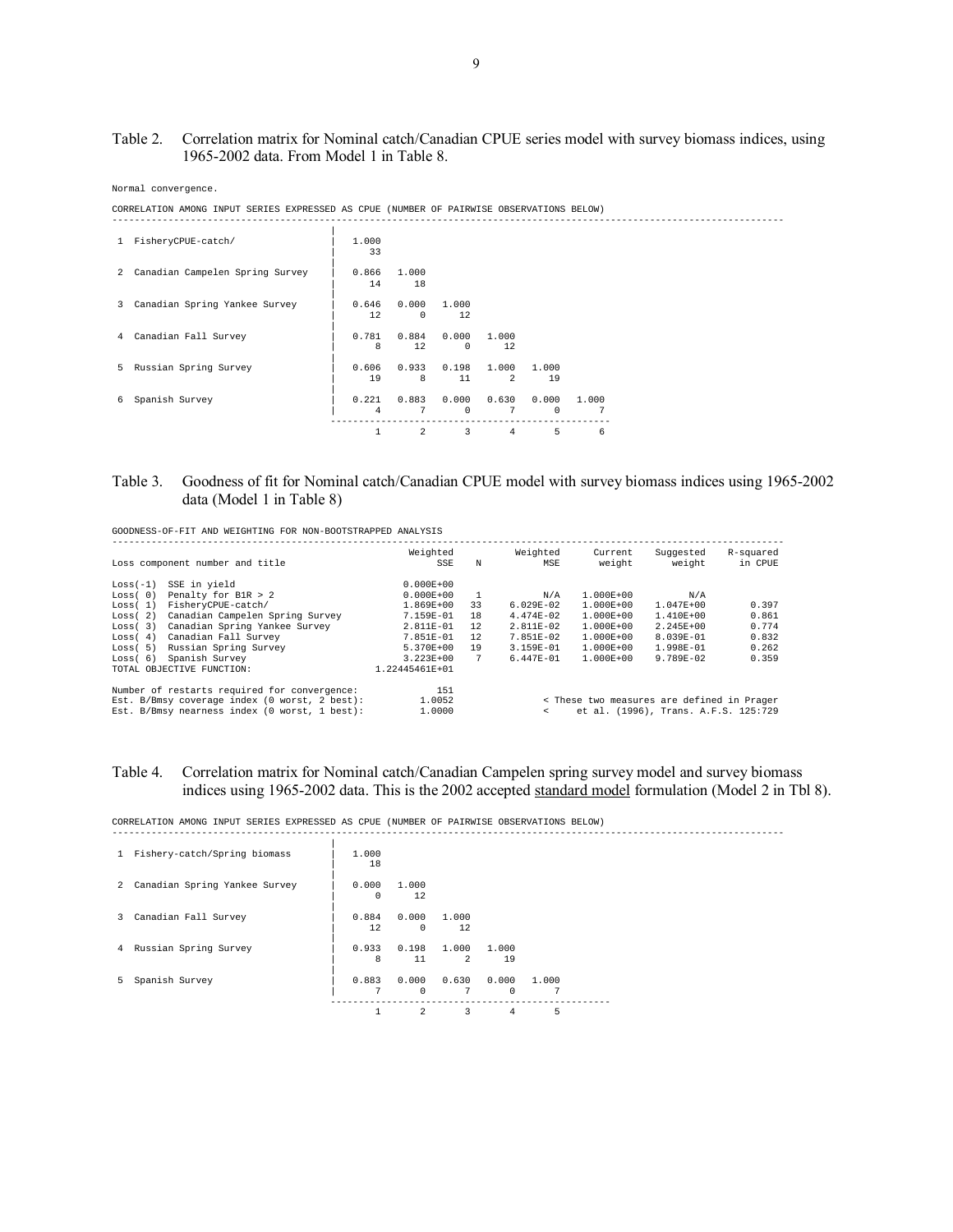| Table 5. Goodness of fit test for the Standard Model using 1965-2002 data (Model 2, Tbl 8) |  |  |  |
|--------------------------------------------------------------------------------------------|--|--|--|
|                                                                                            |  |  |  |

GOODNESS-OF-FIT AND WEIGHTING FOR NON-BOOTSTRAPPED ANALYSIS

| Loss component number and title               | Weighted<br>SSE | N              | Weighted<br>MSE | Current<br>weight                                                                 | Suggested<br>weight | R-squared<br>in CPUE                                                               |
|-----------------------------------------------|-----------------|----------------|-----------------|-----------------------------------------------------------------------------------|---------------------|------------------------------------------------------------------------------------|
| SSE in yield                                  | $0.000E + 00$   |                |                 |                                                                                   |                     |                                                                                    |
| Penalty for B1R > 2                           | $5.795E - 03$   | $\overline{1}$ | N/A             | $1.000E + 00$                                                                     | N/A                 |                                                                                    |
| Fishery-catch/Spring biomass                  | $7.598E - 01$   | 18             | $4.749E - 02$   | $1.000E + 00$                                                                     | $1.401E + 00$       | 0.843                                                                              |
| Canadian Spring Yankee Survey                 | $2.665E - 01$   | 12             | $2.665E - 02$   | $1.000E + 00$                                                                     | $2.496E + 00$       | 0.805                                                                              |
| Canadian Fall Survey                          | $1.034E + 00$   | 12             | $1.034E - 01$   | $1.000E + 00$                                                                     | $6.432E - 01$       | 0.827                                                                              |
| Russian Spring Survey                         | $5.009E + 00$   | 19             | $2.947E - 01$   | $1.000E + 00$                                                                     | $2.258E - 01$       | 0.289                                                                              |
| Spanish Survey                                | $2.852E + 00$   | 7              | $5.704E - 01$   | $1.000E + 00$                                                                     | $1.166E - 01$       | 0.415                                                                              |
| TOTAL OBJECTIVE FUNCTION:                     | 9.92810854E+00  |                |                 |                                                                                   |                     |                                                                                    |
|                                               |                 |                |                 |                                                                                   |                     |                                                                                    |
| Number of restarts required for convergence:  | 63              |                |                 |                                                                                   |                     |                                                                                    |
| Est. B/Bmsy coverage index (0 worst, 2 best): | 1,7909          |                |                 |                                                                                   |                     |                                                                                    |
| Est. B/Bmsy nearness index (0 worst, 1 best): | 1,0000          |                | $\epsilon$      |                                                                                   |                     |                                                                                    |
|                                               |                 |                |                 | NOTE: B1/Bmsy constraint term contributing to loss. Sensitivity analysis advised. |                     | < These two measures are defined in Prager<br>et al. (1996), Trans. A.F.S. 125:729 |

# Table 6. Goodness of fit test for the Standard Model with the Russian time series excluded (Model 6, Tbl 8)

GOODNESS-OF-FIT AND WEIGHTING FOR NON-BOOTSTRAPPED ANALYSIS

|            | Loss component number and title               | Weighted<br>SSE | N   | Weighted<br>MSE | Current<br>weight | Suggested<br>weight                        | R-squared<br>in CPUE |
|------------|-----------------------------------------------|-----------------|-----|-----------------|-------------------|--------------------------------------------|----------------------|
| $Loss(-1)$ | SSE in yield                                  | $0.000E + 00$   |     |                 |                   |                                            |                      |
| Loss(0)    | Penalty for B1R > 2                           | $0.000E + 00$   |     | N/A             | $1.000E + 00$     | N/A                                        |                      |
| Loss(1)    | Fishery-catch/Spring biomass                  | $6.368E-01$     | 18  | $3.980E - 02$   | $1.000E + 00$     | $1.225E + 00$                              | 0.874                |
| Loss(2)    | Canadian Spring Yankee Survey                 | $2.976E - 01$   | 12. | $2.976E - 02$   | $1.000E + 00$     | $1.638E + 00$                              | 0.776                |
| Loss(3)    | Canadian Fall Survey                          | $8.857E - 01$   | 12  | $8.857E - 02$   | $1.000E + 00$     | $5.503E - 01$                              | 0.888                |
| Loss(4)    | Spanish Survey                                | $2.457E + 00$   | 7   | $4.914E - 01$   | $1.000E + 00$     | $9.920E - 02$                              | 0.481                |
|            | TOTAL OBJECTIVE FUNCTION:                     | 4.27713832E+00  |     |                 |                   |                                            |                      |
|            | Number of restarts required for convergence:  | 2090            |     |                 |                   |                                            |                      |
|            | Est. B/Bmsy coverage index (0 worst, 2 best): | 0.7775          |     |                 |                   | < These two measures are defined in Prager |                      |
|            | Est. B/Bmsy nearness index (0 worst, 1 best): | 0.8931          |     | $\epsilon$      |                   | et al. (1996), Trans. A.F.S. 125:729       |                      |

## Table 7. Goodness of fit test for the Standard Model with the Spanish time series excluded (Model 7, Tbl 8)

GOODNESS-OF-FIT AND WEIGHTING FOR NON-BOOTSTRAPPED ANALYSIS

|            | Loss component number and title | Weighted<br>SSE | N  | Weighted<br>MSE | Current<br>weight | Suggested<br>weight | R-squared<br>in CPUE |
|------------|---------------------------------|-----------------|----|-----------------|-------------------|---------------------|----------------------|
| $Loss(-1)$ | SSE in yield                    | $0.000E + 00$   |    |                 |                   |                     |                      |
| Loss(0)    | Penalty for B1R > 2             | 1.460E-02       |    | N/A             | $1.000E + 00$     | N/A                 |                      |
| Loss(1)    | Fishery-catch/Spring biomass    | 8.761E-01       | 18 | 5.476E-02       | $1.000E + 00$     | 1.138E+00           | 0.789                |
| Loss(2)    | Canadian Spring Yankee Survey   | 2.680E-01       | 12 | $2.680E - 02$   | $1.000E + 00$     | $2.326E + 00$       | 0.786                |
| Loss(3)    | Canadian Fall Survey            | 8.946E-01       | 12 | $8.946E - 02$   | $1.000E + 00$     | $6.968E - 01$       | 0.777                |
| Loss(4)    | Russian Spring Survey           | 4.760E+00       | 19 | 2.800E-01       | $1.000E + 00$     | 2.226E-01           | 0.322                |
|            | TOTAL OBJECTIVE FUNCTION:       | 6.81333560E+00  |    |                 |                   |                     |                      |

NOTE: B1/Bmsy constraint term contributing to loss. Sensitivity analysis advised.

| Number of restarts required for convergence:  |        |                                            |
|-----------------------------------------------|--------|--------------------------------------------|
| Est. B/Bmsy coverage index (0 worst, 2 best): | 1.7377 | < These two measures are defined in Prager |
| Est. B/Bmsv nearness index (0 worst, 1 best): | 1,0000 | et al. (1996), Trans. A.F.S. 125:729       |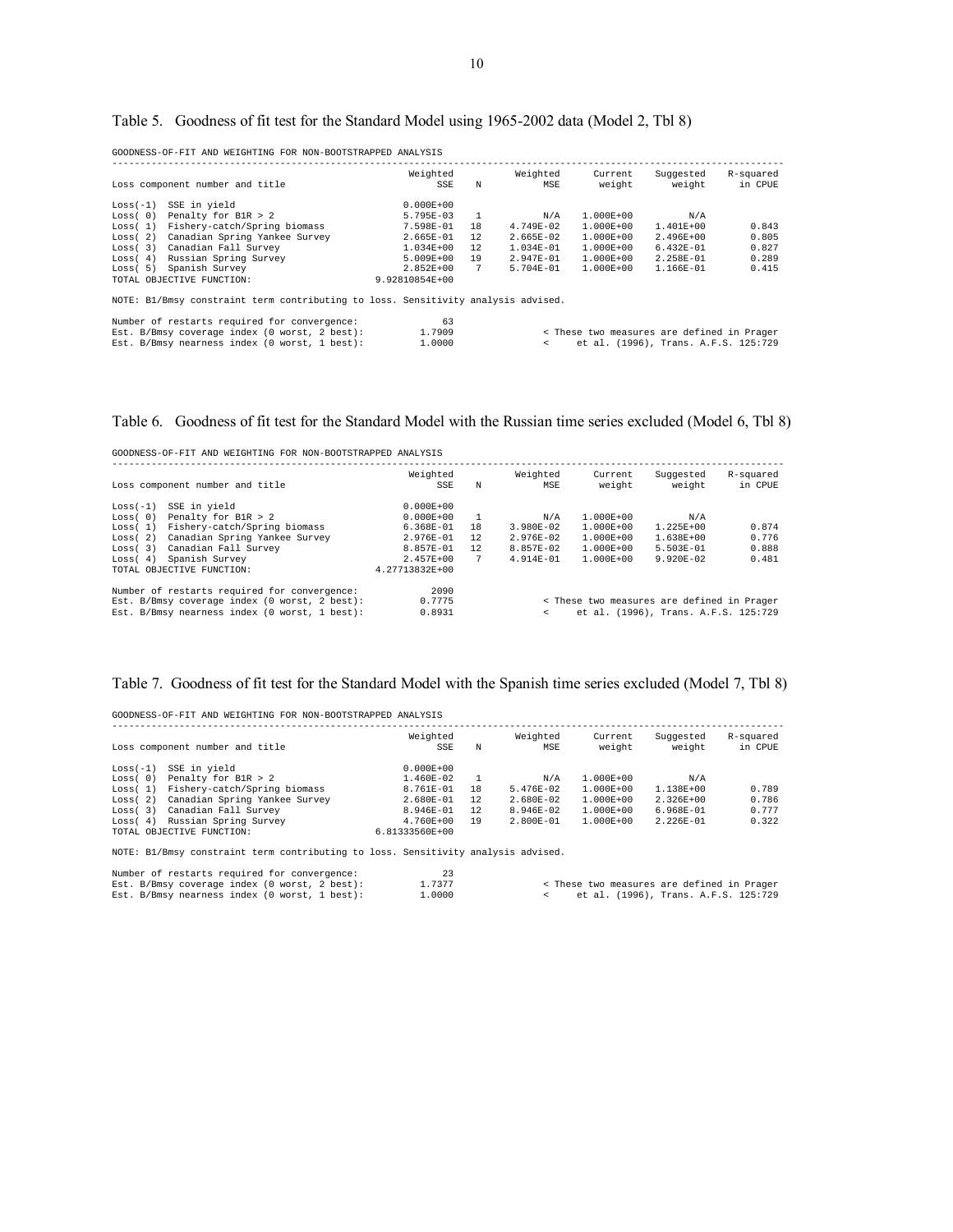Table 8. Results from alternative production model configurations from 2002 assessment (MSY, K, B<sub>msy</sub>, and B2003 in thousand t units) using the 1965-2002 data series, a converted Spanish index and version 3.92 of the software. *Run 5 is using version 3.81 from the 2002 assessment with old Spanish index and run 5a is with new Spanish index.* 

Run 4 is the same setup as run 3, but with iterative re-weighting and run 5 is the same setup as run 3 but with the penalty term removed *. All runs use ratio values of*  $B_{2003}$  *and*  $F_{2002}$ *. All runs except # 4 (IRF mode) are with the* "FIT" mode of ASPIC.

| <b>Model</b> | $B_1R$ | <b>MSY</b> | r    | K     | <b>B</b> msy | Fmsy | $B_{2003} B/$ | $F_{2002}F/$  | <b>MSE</b> | <b>Comment</b>            |
|--------------|--------|------------|------|-------|--------------|------|---------------|---------------|------------|---------------------------|
|              |        |            |      |       |              |      | $B_{\rm msv}$ | $F_{\rm msv}$ |            |                           |
|              | 0.77   | 19.4       | 0.38 | 205.2 | 102.6        | 0.19 | 1.15          | 0.64          | 0.12       | Include CPUE              |
| $\mathbf{2}$ | 2.20   | 17.7       | 0.45 | 158.1 | 79.1         | 0.22 | 1.21          | 0.68          | 0.15       | <b>Standard Model</b>     |
| 3            | 43.8   | 17.0       | 0.45 | 150.2 | 75.1         | 0.23 | 1.21          | 0.71          | 0.15       | Penalty removed           |
| 4            | 2.00   | 18.0       | 0.46 | 156.2 | 78.1         | 0.23 | 1.33          | 0.61          | 0.05       | Iteratively reweighted    |
| 5            | 2.16   | 17.8       | 0.45 | 157.3 | 78.6         | 0.23 | 1.21          | 0.68          | 0.15       | <b>Version 3.81, 2002</b> |
|              |        |            |      |       |              |      |               |               |            | accepted formulation      |
| 5a           | 2.15   | 17.7       | 0.45 | 158.1 | 79.1         | 0.22 | 1.21          | 0.68          | 0.15       | Version 3.81 with         |
|              |        |            |      |       |              |      |               |               |            | Converted Spanish indices |
| 6            | 0.22   | 34.1       | 0.40 | 344.2 | 172.2        | 0.20 | 1.00          | 0.44          | 0.09       | <b>Exclude Russian</b>    |
|              | 2.26   | 16.8       | 0.39 | 172.8 | 86.4         | 0.19 | 1.15          | 0.75          | 0.11       | Exclude Spanish           |
| 8            | 0.23   | 34.9       | 0.33 | 424.4 | 212.2        | 0.17 | 0.85          | 0.51          | 0.04       | Exclude Rus+Spain         |
| 9            | 2.15   | 17.7       | 0.45 | 157.9 | 79.0         | 0.23 | 1.21          | 0.68          | 0.18       | <b>Exclude Yankee</b>     |
| 10           | 2.16   | 18.2       | 0.49 | 150.4 | 75.2         | 0.24 | 1.20          | 0.66          | 0.16       | Exclude Camp. fall        |

Table 9. Results from trial production model configurations from 2002 assessment using the 1965-2002 data series, a converted Spanish index and version 3.92 of the software. Models included fixing B1R, and excluding the Russian and Spanish survey indices. Run # 1 is the standard model (run 2) from Table 8.

| <b>Model</b>   | $B_1R$ | <b>MSY</b> |      | K     | <b>B</b> msy | Fmsy | $B_{2003} B/$             | $F_{2002}$ F/ | <b>MSE</b> | <b>Comment</b>        |  |
|----------------|--------|------------|------|-------|--------------|------|---------------------------|---------------|------------|-----------------------|--|
|                |        |            |      |       |              |      | $\mathbf{B}_{\text{msy}}$ | $F_{\rm msv}$ |            |                       |  |
| $\mathbf{1}$   | 2.20   | 17.7       | 0.45 | 158.1 | 79.1         | 0.22 | 1.21                      | 0.68          | 0.15       | <b>Standard Model</b> |  |
| 2              | 0.22   | 33.91      | 0.40 | 342.1 | 171.0        | 0.20 | 1.01                      | 0.44          | 0.09       | Exclude Russia        |  |
|                |        |            |      |       |              |      |                           |               |            | Use New seed          |  |
| $\overline{3}$ | 2.00   | 17.8       | 0.48 | 158.9 | 79.4         | 0.22 | 1.20                      | 0.68          | 0.15       | Fixed B1R at 2.0      |  |
| $\overline{4}$ | 2.00   | 18.9       | 0.52 | 143.2 | 71.6         | 0.26 | 1.39                      | 0.55          | 0.10       | Fixed B <sub>1R</sub> |  |
|                |        |            |      |       |              |      |                           |               |            | Exclude Russia        |  |
| 5              | 2.00   | 17.9       | 0.46 | 156.8 | 78.4         | 0.23 | 1.36                      | 0.59          | 0.05       | <b>Fixed B1R</b>      |  |
|                |        |            |      |       |              |      |                           |               |            | <b>Exclude Russia</b> |  |
|                |        |            |      |       |              |      |                           |               |            | and Spain             |  |
| 6              | 2.00   | 17.1       | 0.40 | 170.3 | 85.2         | 0.20 | 1.27                      | 0.66          | 0.12       | CPUE model            |  |
|                |        |            |      |       |              |      |                           |               |            | with fixed B1R        |  |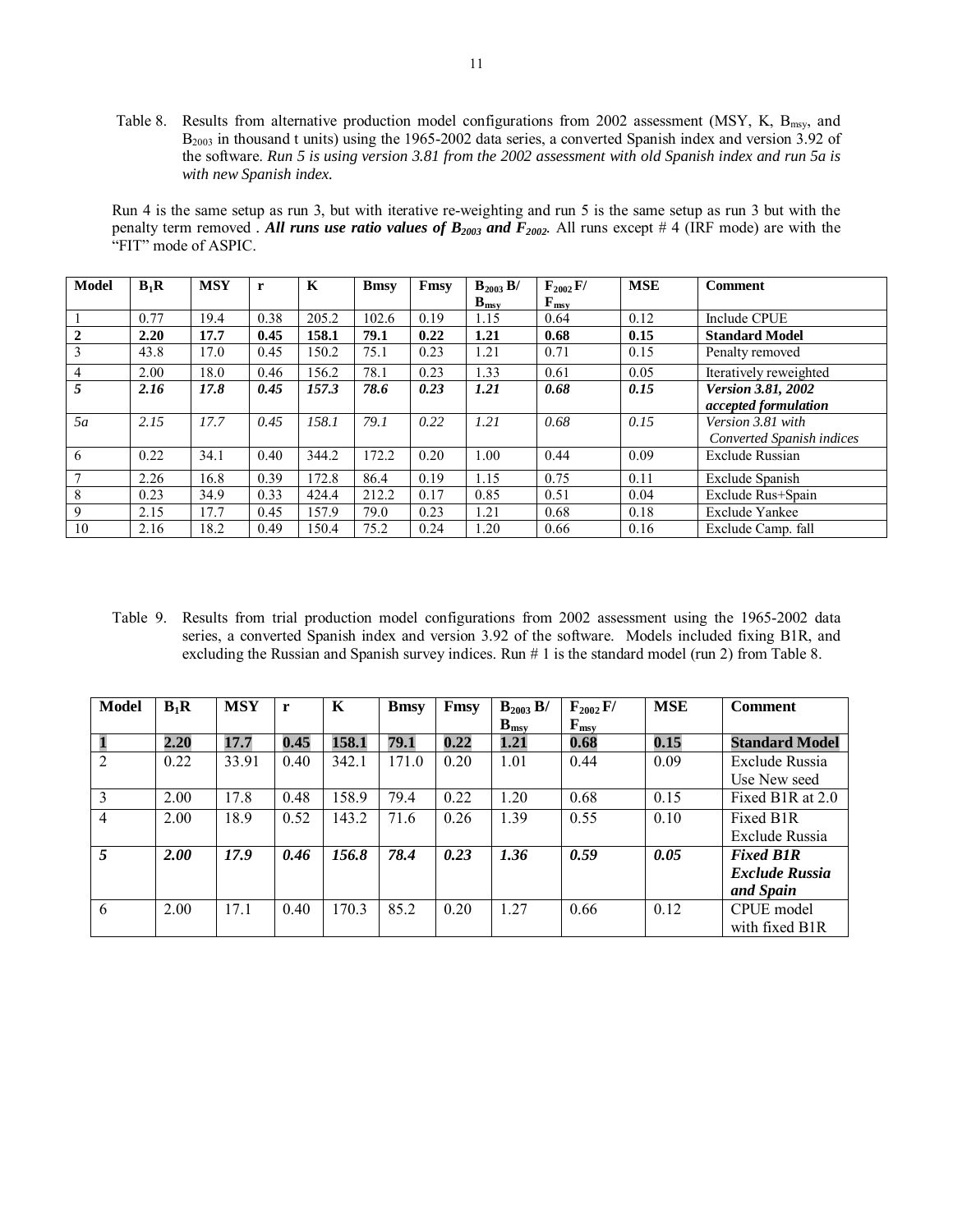## Table 10 . Model output with Canadian Yankee spring survey, and Canadian Campelen fall survey indices in the model. B1R has been fixed at 2.0 (Model 5, Tbl 9).

3LNO yellowtail flounder (biomass in kt) 10% overrun in 2002 fishery

05 Jun 2003 at 12:07.45

------------------------------------------------------------------------------------------------------------------------

| Number of years analyzed:           | 38            | Number of bootstrap trials:      | 0             |  |  |
|-------------------------------------|---------------|----------------------------------|---------------|--|--|
| Number of data series:              |               | Lower bound on MSY:              | $1.000E + 00$ |  |  |
| Objective function computed:        | in effort     | Upper bound on MSY:              | 5.000E+01     |  |  |
| Relative conv. criterion (simplex): | $1.000E-08$   | Lower bound on r:                | $1.000E - 01$ |  |  |
| Relative conv. criterion (restart): | $3.000E - 08$ | Upper bound on r:                | $5.000E + 00$ |  |  |
| Relative conv. criterion (effort):  | 1.000E-04     | Random number seed:              | 9114894       |  |  |
| Maximum F allowed in fitting:       | 5,000         | Monte Carlo search mode, trials: | 50000         |  |  |

PROGRAM STATUS INFORMATION (NON-BOOTSTRAPPED ANALYSIS) code 0 ------------------------------------------------------------------------------------------------------------------------ Normal convergence.

CORRELATION AMONG INPUT SERIES EXPRESSED AS CPUE (NUMBER OF PAIRWISE OBSERVATIONS BELOW)

| $\mathbf{1}$ | Fishery-catch/Spring biomass  | 1,000<br>18 |                   |             |  |
|--------------|-------------------------------|-------------|-------------------|-------------|--|
| 2            | Canadian Spring Yankee Survey | 0.000<br>0  | 1.000<br>12       |             |  |
| 3.           | Canadian Fall Survey          | 0.884<br>12 | 0.000<br>$\Omega$ | 1.000<br>12 |  |
|              |                               |             |                   |             |  |

GOODNESS-OF-FIT AND WEIGHTING FOR NON-BOOTSTRAPPED ANALYSIS

|                                                                                                                                                                                                                                | Loss component number and title                                                                                                                                               |                | SSE N        | MSE                                          |                        | weight weight in CPUE                      |       |
|--------------------------------------------------------------------------------------------------------------------------------------------------------------------------------------------------------------------------------|-------------------------------------------------------------------------------------------------------------------------------------------------------------------------------|----------------|--------------|----------------------------------------------|------------------------|--------------------------------------------|-------|
|                                                                                                                                                                                                                                | Loss(-1) SSE in yield                                                                                                                                                         | $0.000E + 00$  |              |                                              |                        |                                            |       |
|                                                                                                                                                                                                                                | Loss( $0$ ) Penalty for B1R > 2                                                                                                                                               | $0.000E + 00$  | $\mathbf{1}$ | N/A                                          | 1.000E+00              | N/A                                        |       |
|                                                                                                                                                                                                                                | Loss( 1) Fishery-catch/Spring biomass                                                                                                                                         | 6.913E-01      | 18           | 4.321E-02                                    | 1.000E+00              | 9.595E-01                                  | 0.873 |
|                                                                                                                                                                                                                                | Loss( 2) Canadian Spring Yankee Survey                                                                                                                                        | 2.696E-01      | 12           |                                              | 2.696E-02 1.000E+00    | 1.538E+00                                  | 0.804 |
|                                                                                                                                                                                                                                |                                                                                                                                                                               | 7.929E-01      | $12 -$       | 7.929E-02                                    | 1.000E+00              | 5.229E-01                                  | 0.801 |
|                                                                                                                                                                                                                                | $\begin{array}{ll}\n\text{Loss} & 2 & \text{Cumulum } -r - \\ \text{Loss} & 3 & \text{Canadian Fall Survey} \\ \text{max} & \text{otherwise} & \text{FINCTION:}\n\end{array}$ | 1.75379363E+00 |              |                                              |                        |                                            |       |
|                                                                                                                                                                                                                                | Number of restarts required for convergence:                                                                                                                                  | $\sim$ 6       |              |                                              |                        |                                            |       |
|                                                                                                                                                                                                                                | Est. B/Bmsy coverage index (0 worst, 2 best):                                                                                                                                 | 1.7190         |              |                                              |                        | < These two measures are defined in Prager |       |
|                                                                                                                                                                                                                                | Est. B/Bmsy nearness index (0 worst, 1 best):                                                                                                                                 | 1,0000         |              |                                              |                        | < et al. (1996), Trans. A.F.S. 125:729     |       |
|                                                                                                                                                                                                                                | MODEL PARAMETER ESTIMATES (NON-BOOTSTRAPPED)                                                                                                                                  |                |              |                                              |                        |                                            |       |
| Parameter                                                                                                                                                                                                                      |                                                                                                                                                                               |                |              | Estimate Starting quess Estimated User quess |                        |                                            |       |
| B1R and the set of the set of the set of the set of the set of the set of the set of the set of the set of the set of the set of the set of the set of the set of the set of the set of the set of the set of the set of the s | Starting B/Bmsy, year 1965                                                                                                                                                    | 2.000E+00      |              | 2.000E+00                                    | $\circ$                | 1                                          |       |
| MSY                                                                                                                                                                                                                            | Maximum sustainable yield                                                                                                                                                     | 1.793E+01      |              | 1.300E+01                                    | $\overline{1}$         | 1                                          |       |
| $r -$                                                                                                                                                                                                                          | Intrinsic rate of increase                                                                                                                                                    | $4.574E-01$    |              | 5.000E-01                                    | $\mathbf{1}$           | $\mathbf{1}$                               |       |
|                                                                                                                                                                                                                                | Catchability coefficients by fishery:                                                                                                                                         |                |              |                                              |                        |                                            |       |
| q(1)                                                                                                                                                                                                                           | Fishery-catch/Spring biomass                                                                                                                                                  | 2.889E+00      |              | 3.000E+00                                    | $\mathbf{1}$           | $\mathbf{1}$                               |       |
| q(2)                                                                                                                                                                                                                           | Canadian Spring Yankee Survey                                                                                                                                                 | 8.696E-01      |              | 1.000E+00                                    | $\mathbf{1}$           | $\mathbf{1}$                               |       |
| q(3)                                                                                                                                                                                                                           | Canadian Fall Survey                                                                                                                                                          | 3.022E+00      |              | $3.000E + 00$                                | $\overline{1}$         | 1                                          |       |
|                                                                                                                                                                                                                                | MANAGEMENT PARAMETER ESTIMATES (NON-BOOTSTRAPPED)                                                                                                                             |                |              |                                              |                        |                                            |       |
| Parameter                                                                                                                                                                                                                      |                                                                                                                                                                               |                |              | Estimate     Formula   Related quantity      |                        |                                            |       |
| MSY                                                                                                                                                                                                                            | Maximum sustainable yield                                                                                                                                                     | 1.793E+01      |              | Kr/4                                         |                        |                                            |       |
| $K$ $\sim$                                                                                                                                                                                                                     | Maximum stock biomass                                                                                                                                                         | 1.568E+02      |              |                                              |                        |                                            |       |
| Bmsy                                                                                                                                                                                                                           | Stock biomass at MSY                                                                                                                                                          | 7.842E+01      |              | K/2                                          |                        |                                            |       |
| Fmsy                                                                                                                                                                                                                           | Fishing mortality at MSY                                                                                                                                                      | 2.287E-01      |              | r/2                                          |                        |                                            |       |
| F(0.1)                                                                                                                                                                                                                         | Management benchmark                                                                                                                                                          | 2.058E-01      |              | $0.9*Fmsy$                                   |                        |                                            |       |
| Y(0.1)                                                                                                                                                                                                                         | Equilibrium yield at $F(0.1)$                                                                                                                                                 | 1.775E+01      |              | $0.99*$ MSY                                  |                        |                                            |       |
| B./Bmsy                                                                                                                                                                                                                        | Ratio of B(2003) to Bmsy                                                                                                                                                      | 1.362E+00      |              |                                              |                        |                                            |       |
| F./Fmsy                                                                                                                                                                                                                        | Ratio of F(2002) to Fmsy                                                                                                                                                      | 5.890E-01      |              |                                              |                        |                                            |       |
|                                                                                                                                                                                                                                | $F01$ -mult Ratio of $F(0.1)$ to $F(2002)$                                                                                                                                    | 1.528E+00      |              |                                              |                        |                                            |       |
| Ye./MSY                                                                                                                                                                                                                        | Proportion of MSY avail in 2003                                                                                                                                               | 8.687E-01      |              | $2*Br-Br^2$                                  | $Ye(2003) = 1.558E+01$ |                                            |       |
|                                                                                                                                                                                                                                | Fiching offort at MCV in units of each ficheru:                                                                                                                               |                |              |                                              |                        |                                            |       |

........ Fishing effort at MSY in units of each fishery: fmsy( 1) Fishery-catch/Spring biomass 7.915E-02 r/2q( 1) f(0.1) = 7.124E-02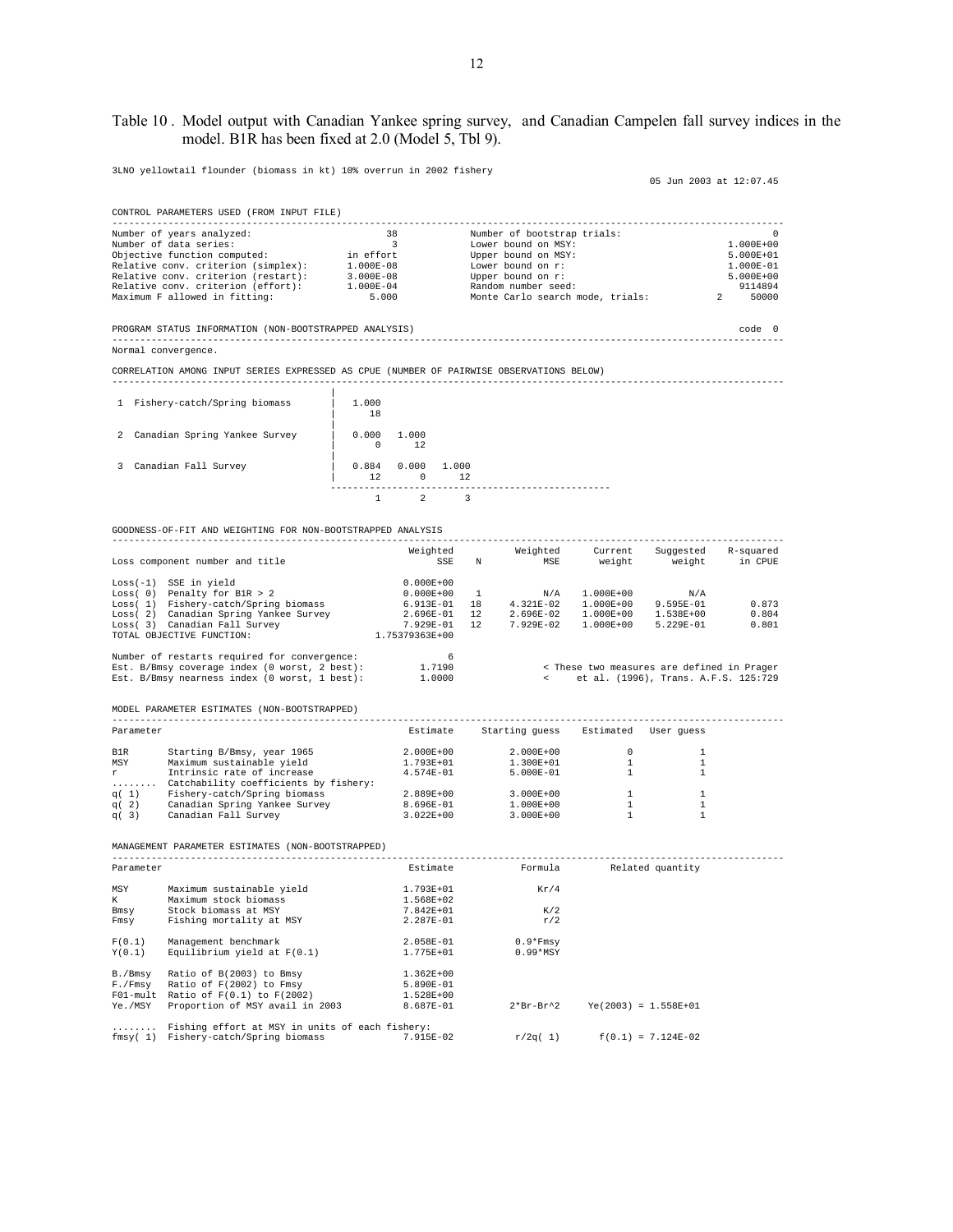

Fig. 1 Nominal catch and the Canadian CPUE series for Grand Bank yellowtail flounder



Fig. 2. Biomass indices of Grand Bank yellowtail flounder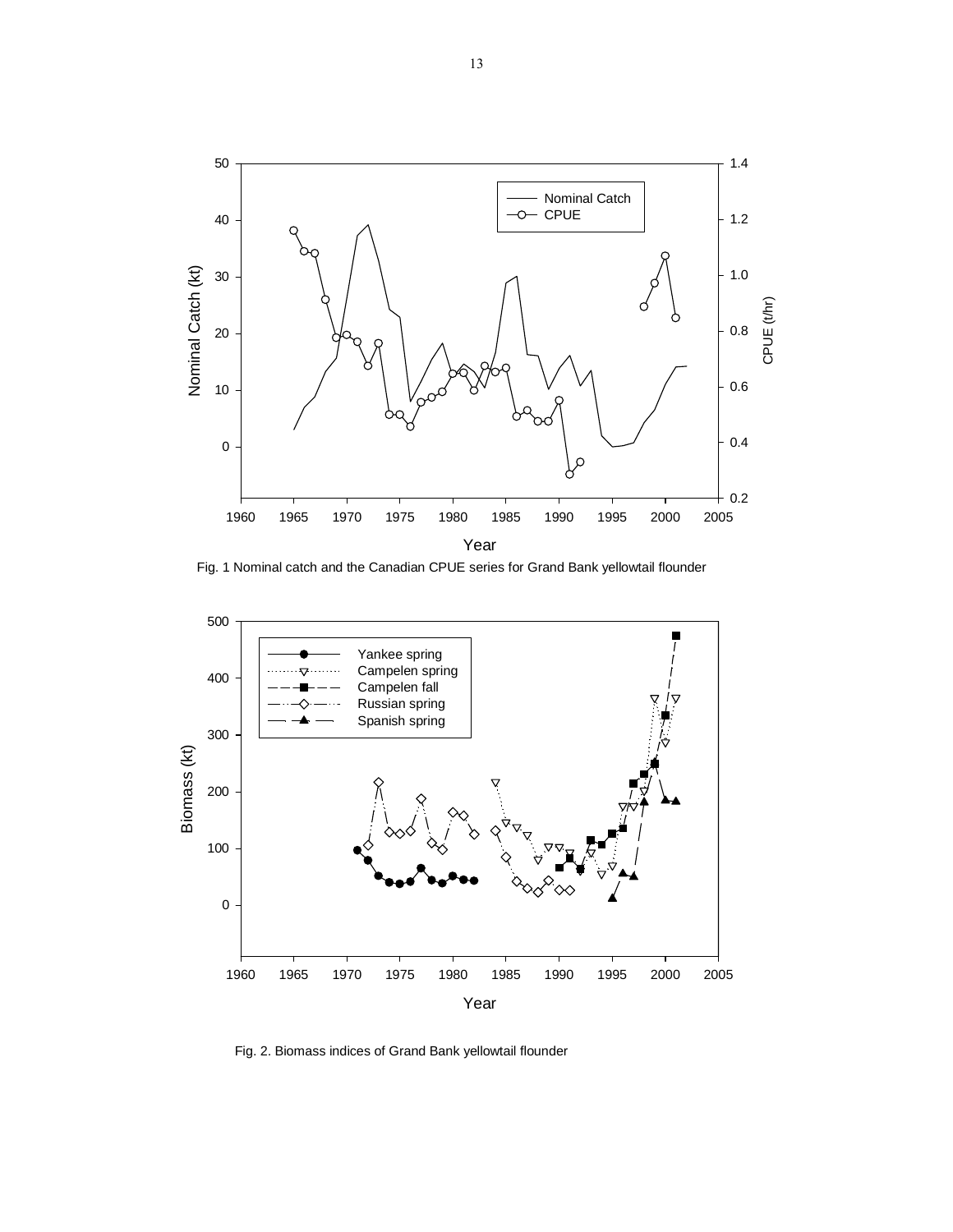

Fig. 3. Residual pattern when Canadian CPUE is in the model with catch data (Model 1, Table 8).



3LNO yellowtail flounder (biomass in kt) 10% overrun in 2002 fishery

Fig. 4. Model fit of CPUE Fishery data (Model 1, Table 8).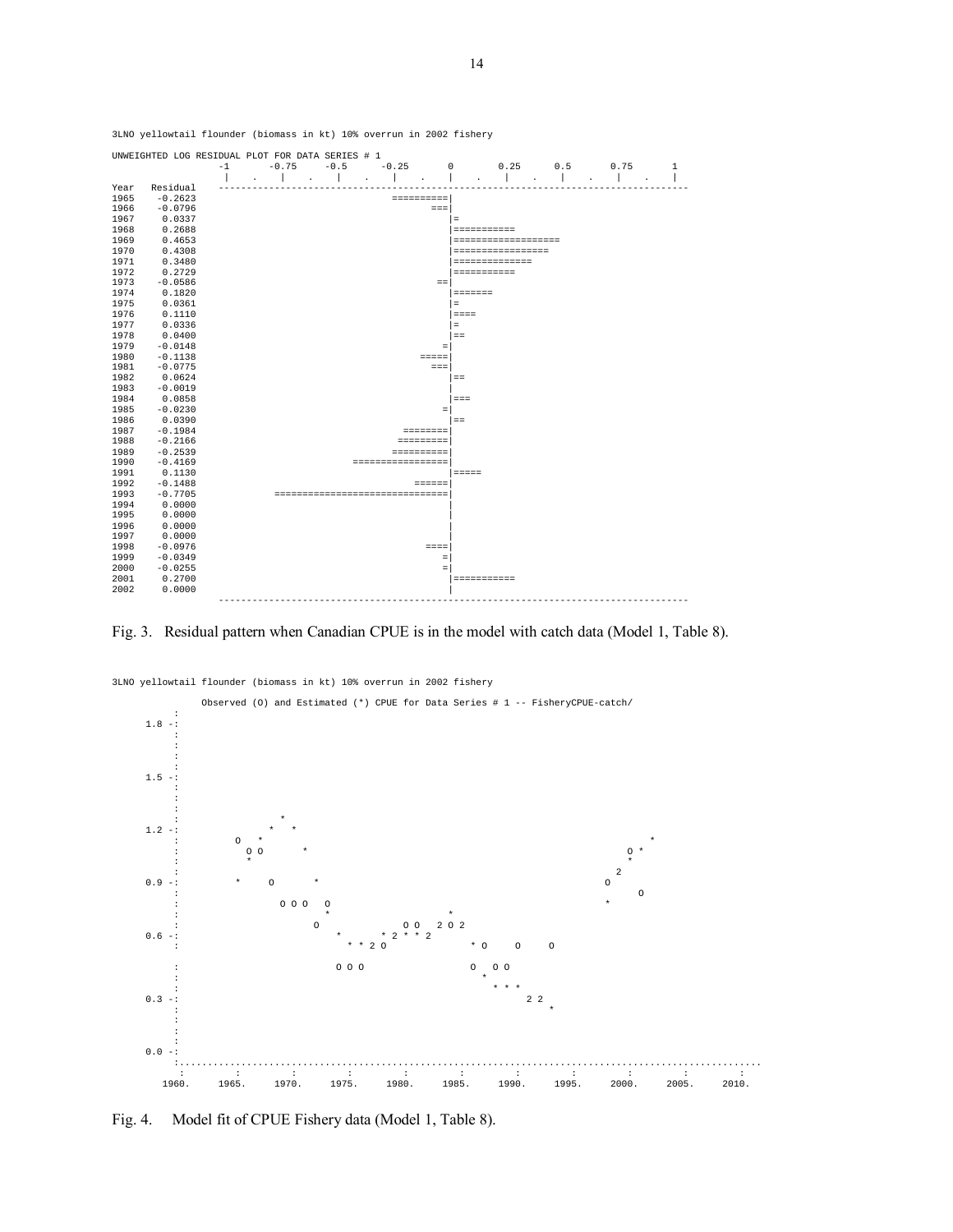| UNWEIGHTED LOG RESIDUAL PLOT FOR DATA SERIES # 1 |           |      |                      |                      |                 |                 |                                 |     |                                              |              |
|--------------------------------------------------|-----------|------|----------------------|----------------------|-----------------|-----------------|---------------------------------|-----|----------------------------------------------|--------------|
|                                                  |           | $-1$ | $-0.75$              | $-0.5$               | $-0.25$         | 0               | 0.25                            | 0.5 | 0.75                                         | $\mathbf{1}$ |
|                                                  |           |      |                      | $\ddot{\phantom{0}}$ | $\cdot$         | $\cdot$         | $\cdot$<br>$\ddot{\phantom{a}}$ |     | $\ddot{\phantom{0}}$<br>$\ddot{\phantom{a}}$ |              |
| Year                                             | Residual  |      |                      |                      |                 |                 |                                 |     |                                              |              |
| 1965                                             | 0.0000    |      |                      |                      |                 |                 |                                 |     |                                              |              |
| 1966                                             | 0.0000    |      |                      |                      |                 |                 |                                 |     |                                              |              |
| 1967                                             | 0.0000    |      |                      |                      |                 |                 |                                 |     |                                              |              |
| 1968                                             | 0.0000    |      |                      |                      |                 |                 |                                 |     |                                              |              |
| 1969                                             | 0.0000    |      |                      |                      |                 |                 |                                 |     |                                              |              |
| 1970                                             | 0.0000    |      |                      |                      |                 |                 |                                 |     |                                              |              |
| 1971                                             | 0.0000    |      |                      |                      |                 |                 |                                 |     |                                              |              |
| 1972                                             | 0.0000    |      |                      |                      |                 |                 |                                 |     |                                              |              |
| 1973                                             | 0.0000    |      |                      |                      |                 |                 |                                 |     |                                              |              |
| 1974                                             | 0.0000    |      |                      |                      |                 |                 |                                 |     |                                              |              |
| 1975                                             | 0.0000    |      |                      |                      |                 |                 |                                 |     |                                              |              |
| 1976                                             | 0.0000    |      |                      |                      |                 |                 |                                 |     |                                              |              |
| 1977                                             | 0.0000    |      |                      |                      |                 |                 |                                 |     |                                              |              |
| 1978                                             | 0.0000    |      |                      |                      |                 |                 |                                 |     |                                              |              |
| 1979                                             | 0.0000    |      |                      |                      |                 |                 |                                 |     |                                              |              |
| 1980                                             | 0.0000    |      |                      |                      |                 |                 |                                 |     |                                              |              |
| 1981                                             | 0.0000    |      |                      |                      |                 |                 |                                 |     |                                              |              |
| 1982                                             | 0.0000    |      |                      |                      |                 |                 |                                 |     |                                              |              |
| 1983                                             | 0.0000    |      |                      |                      |                 |                 |                                 |     |                                              |              |
| 1984                                             | 0.0090    |      |                      |                      |                 |                 |                                 |     |                                              |              |
| 1985                                             | 0.3053    |      |                      |                      |                 |                 | ============                    |     |                                              |              |
| 1986                                             | 0.1015    |      |                      |                      |                 |                 | $= = = =$                       |     |                                              |              |
| 1987                                             | $-0.0079$ |      |                      |                      |                 |                 |                                 |     |                                              |              |
| 1988                                             | 0.3140    |      |                      |                      |                 |                 | =============                   |     |                                              |              |
| 1989                                             | 0.0244    |      |                      |                      |                 |                 | Ξ                               |     |                                              |              |
| 1990                                             | 0.0097    |      |                      |                      |                 |                 |                                 |     |                                              |              |
| 1991                                             | $-0.0439$ |      |                      |                      |                 | $=$             |                                 |     |                                              |              |
| 1992                                             | 0.2236    |      |                      |                      |                 |                 | =========                       |     |                                              |              |
| 1993                                             | $-0.3853$ |      |                      |                      | =============== |                 |                                 |     |                                              |              |
| 1994                                             | 0.1233    |      |                      |                      |                 |                 | <b>EEEEE</b>                    |     |                                              |              |
| 1995                                             | 0.2157    |      |                      |                      |                 |                 | <b>SEESSEESS</b>                |     |                                              |              |
| 1996                                             | $-0.3443$ |      |                      |                      | ==============  |                 |                                 |     |                                              |              |
| 1997                                             | $-0.0313$ |      |                      |                      |                 | $\equiv$        |                                 |     |                                              |              |
| 1998                                             | 0.0625    |      |                      |                      |                 |                 | $=$ $=$ $=$                     |     |                                              |              |
| 1999                                             | $-0.3614$ |      |                      |                      | ==============  |                 |                                 |     |                                              |              |
| 2000                                             | $-0.0134$ |      |                      |                      |                 | $\equiv$        |                                 |     |                                              |              |
| 2001                                             | $-0.2013$ |      |                      |                      |                 | <b>ESSESSES</b> |                                 |     |                                              |              |
| 2002                                             | 0.0000    |      |                      |                      |                 |                 |                                 |     |                                              |              |
|                                                  |           |      | -------------------- |                      |                 |                 |                                 |     |                                              |              |

Fig. 5. Residual pattern when Campelen Spring survey (CPUE proxy) is used in the model with catch data as the standard model. (Figs 5-14, and Fig. 16 refer to Model 2 in Table 8)



Fig. 6. Residual pattern for the Yankee Spring data in the standard model.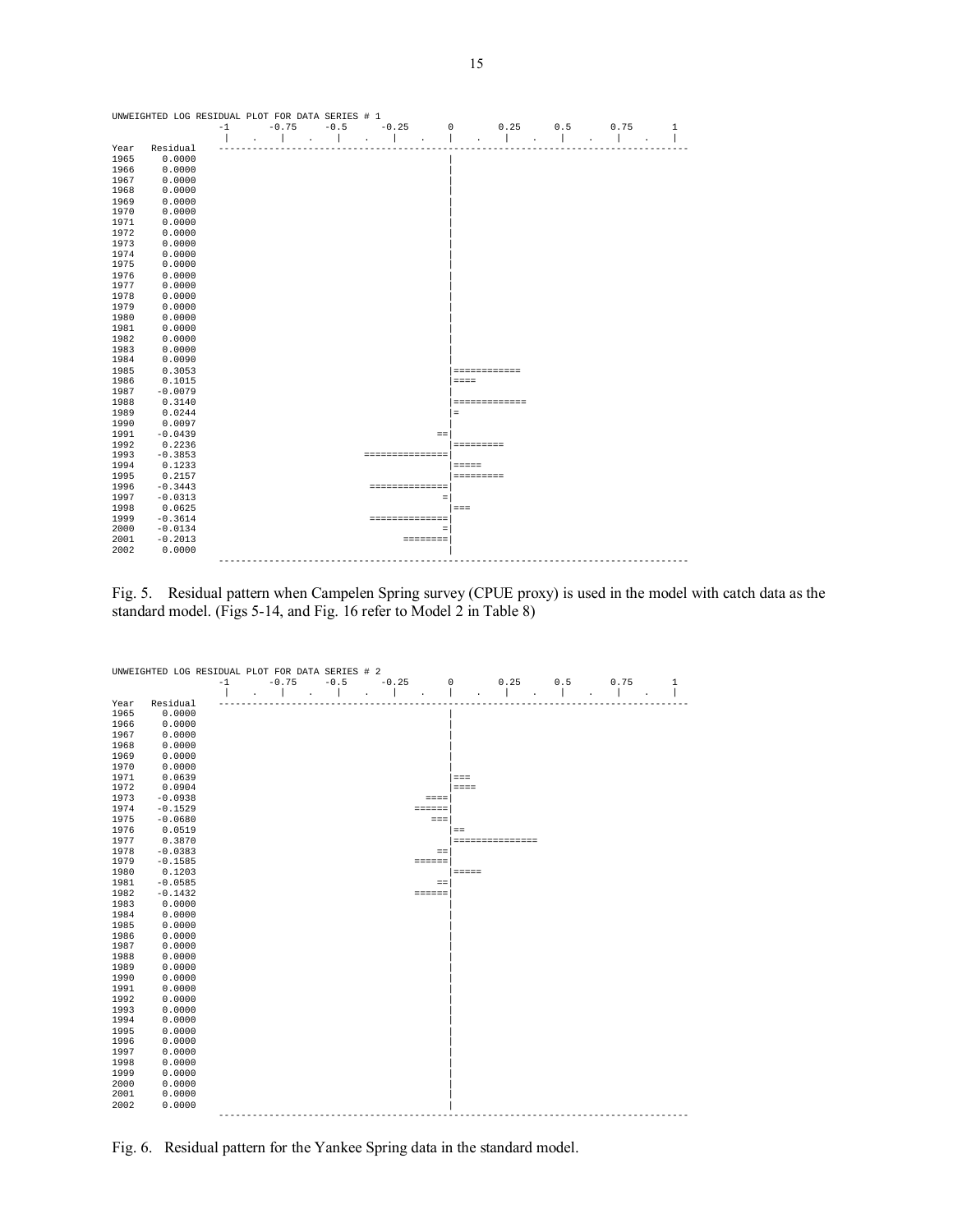

Fig. 7. Residual pattern in the Campelen fall data in the standard model.



Fig. 8. Residual pattern in Russian Spring survey data in the standard model.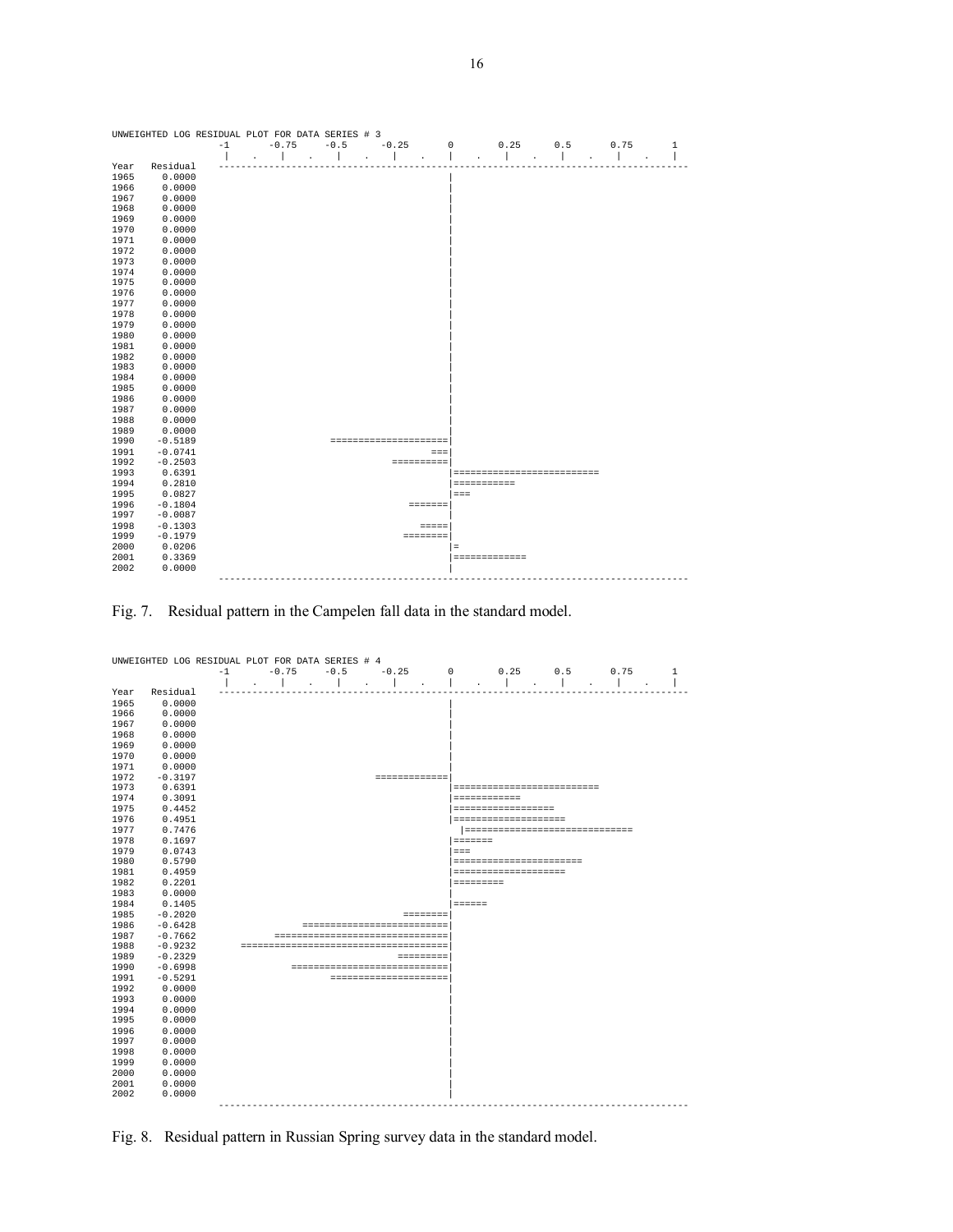

#### Fig. 9. Residual pattern in Spanish spring survey data in the standard model.



3LNO yellowtail flounder (biomass in kt) 10% overrun in 2002 fishery

Fig 10. Model fit of the Campelen spring survey index for the standard model

: 100 million 100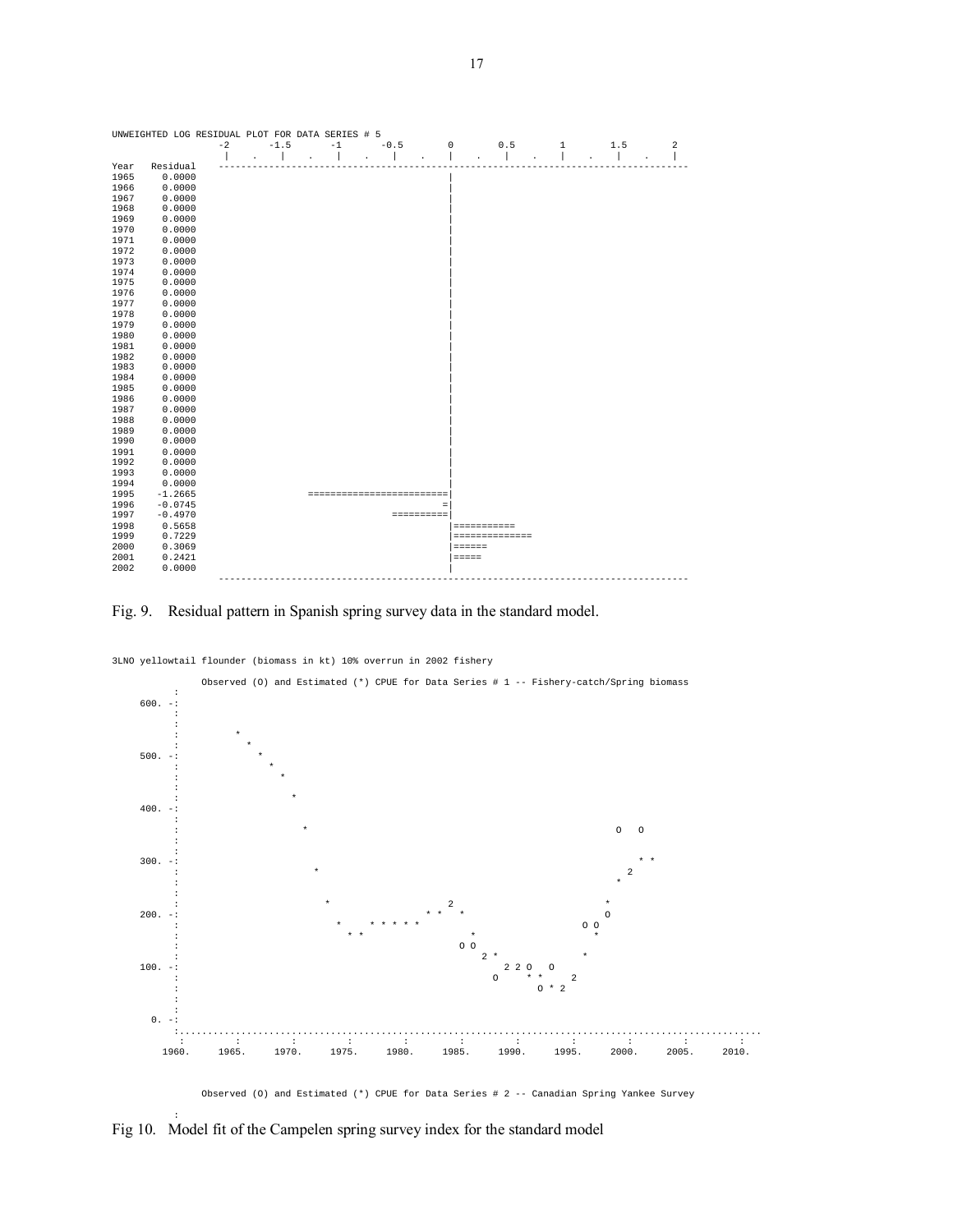

Fig 11 Model fit of the Yankee spring survey index for the standard model.



Fig 12. Model fit of the Campelen fall survey index for the standard model.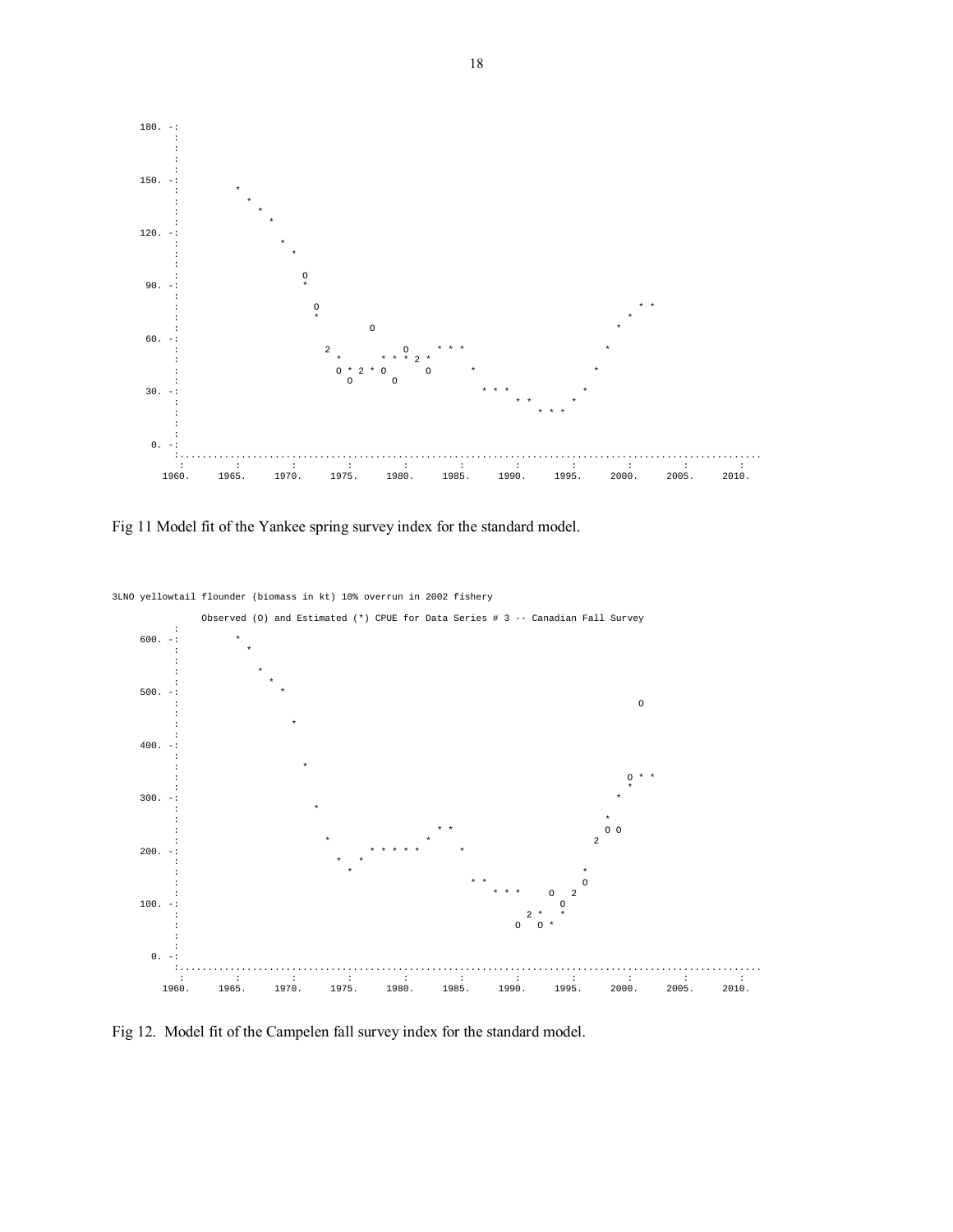

Fig 13. Model fit of the Russian spring survey index for the standard model.



Fig 14. Model fit of the Spanish spring survey index for the standard model.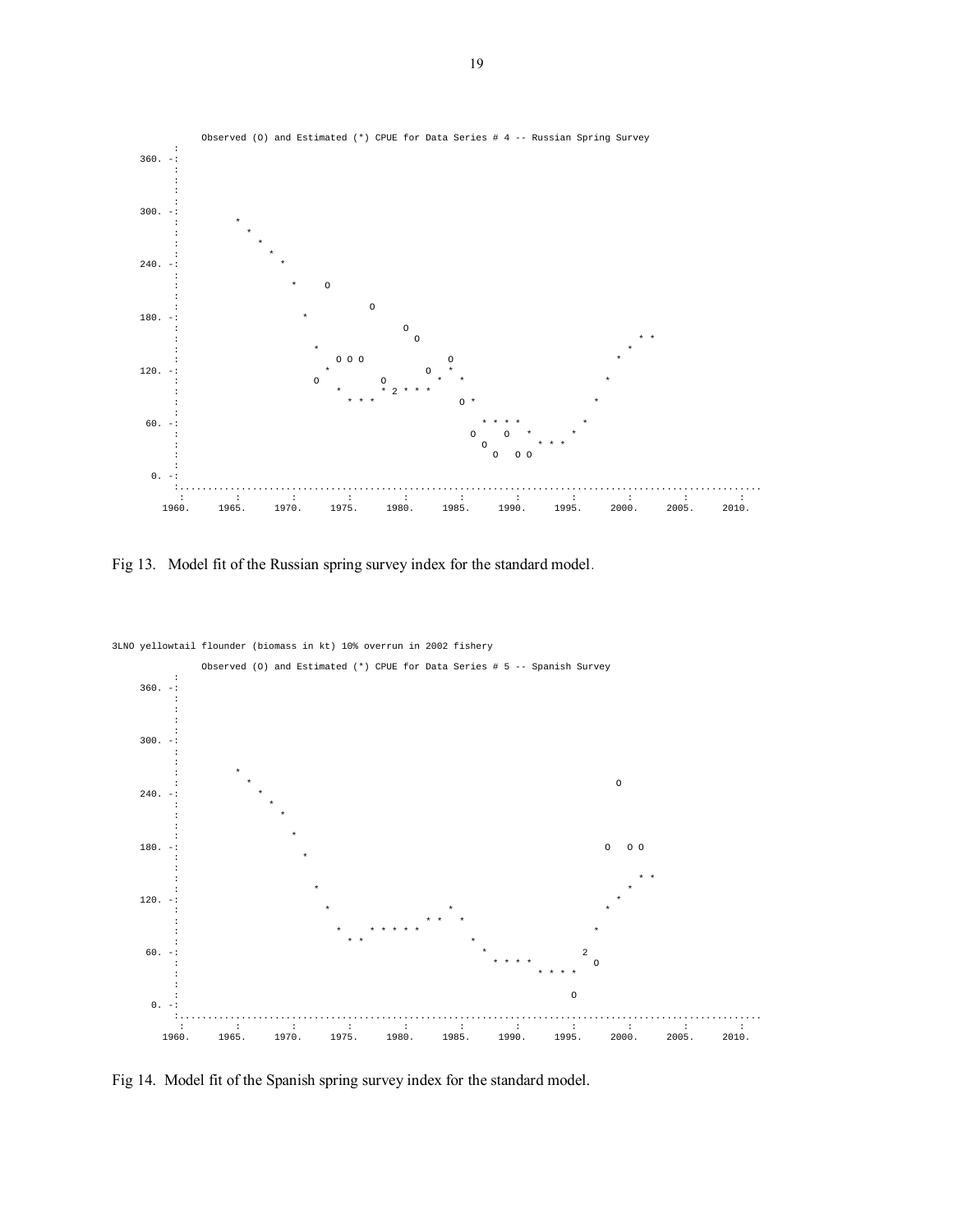

Fig. 15. Plot of estimated  $F/F_{msy}$  and  $B/B_{msy}$  from the catch/Canadian CPUE Model (Model 1, Table 8).



Fig. 16. Plot of estimated  $F/F_{msy}$  and  $B/B_{msy}$  from the Standard Model (Model 2, Table 8).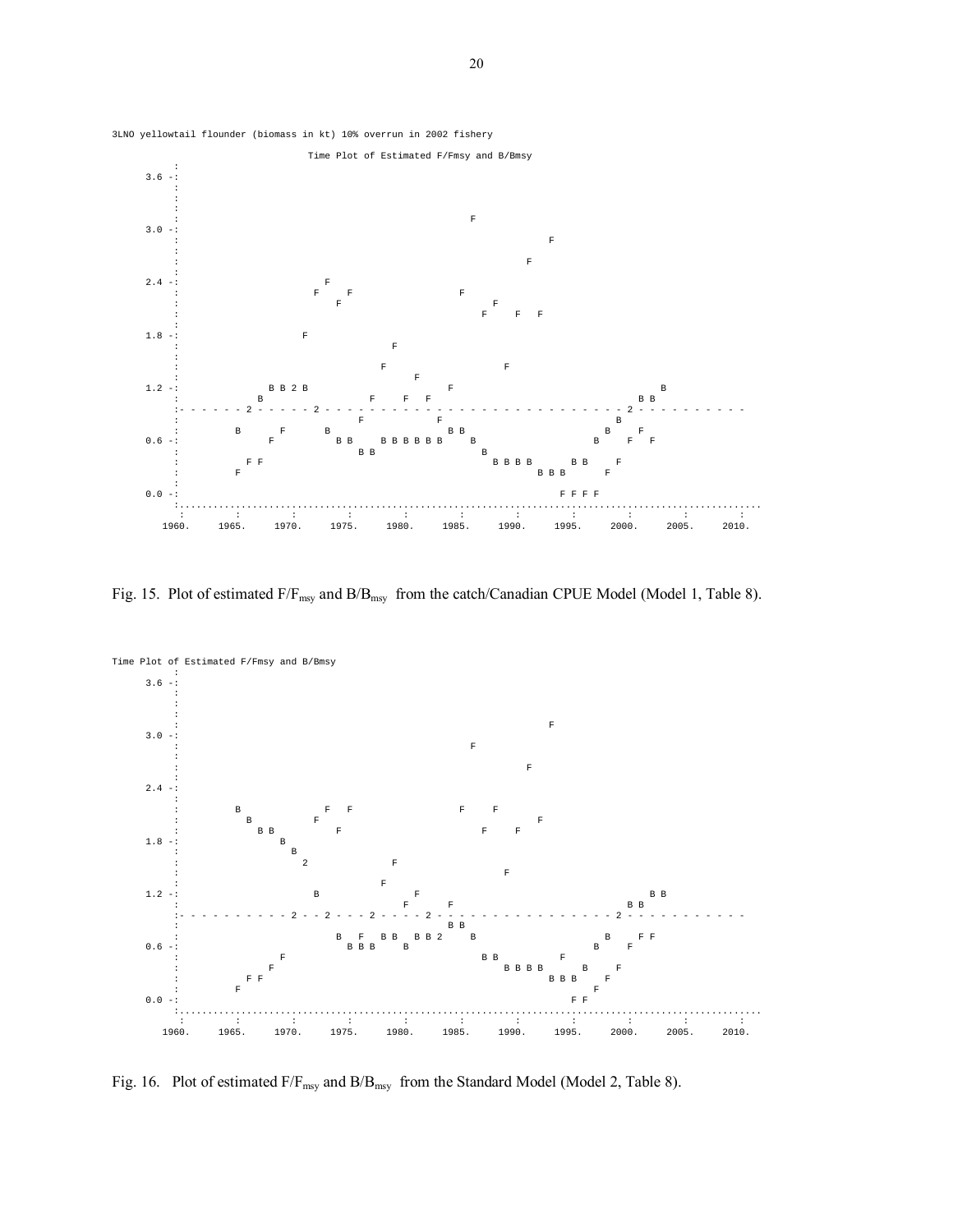

Fig. 17. Plot of estimated F/F<sub>msy</sub> and B/B<sub>msy</sub> Standard Model with the Russian time series excluded (Model 6, Table 8).



Fig. 18. Plot of estimated F/F<sub>msy</sub> and B/B<sub>msy</sub> Standard Model with the Spanish time series excluded (Model 7, Table 8).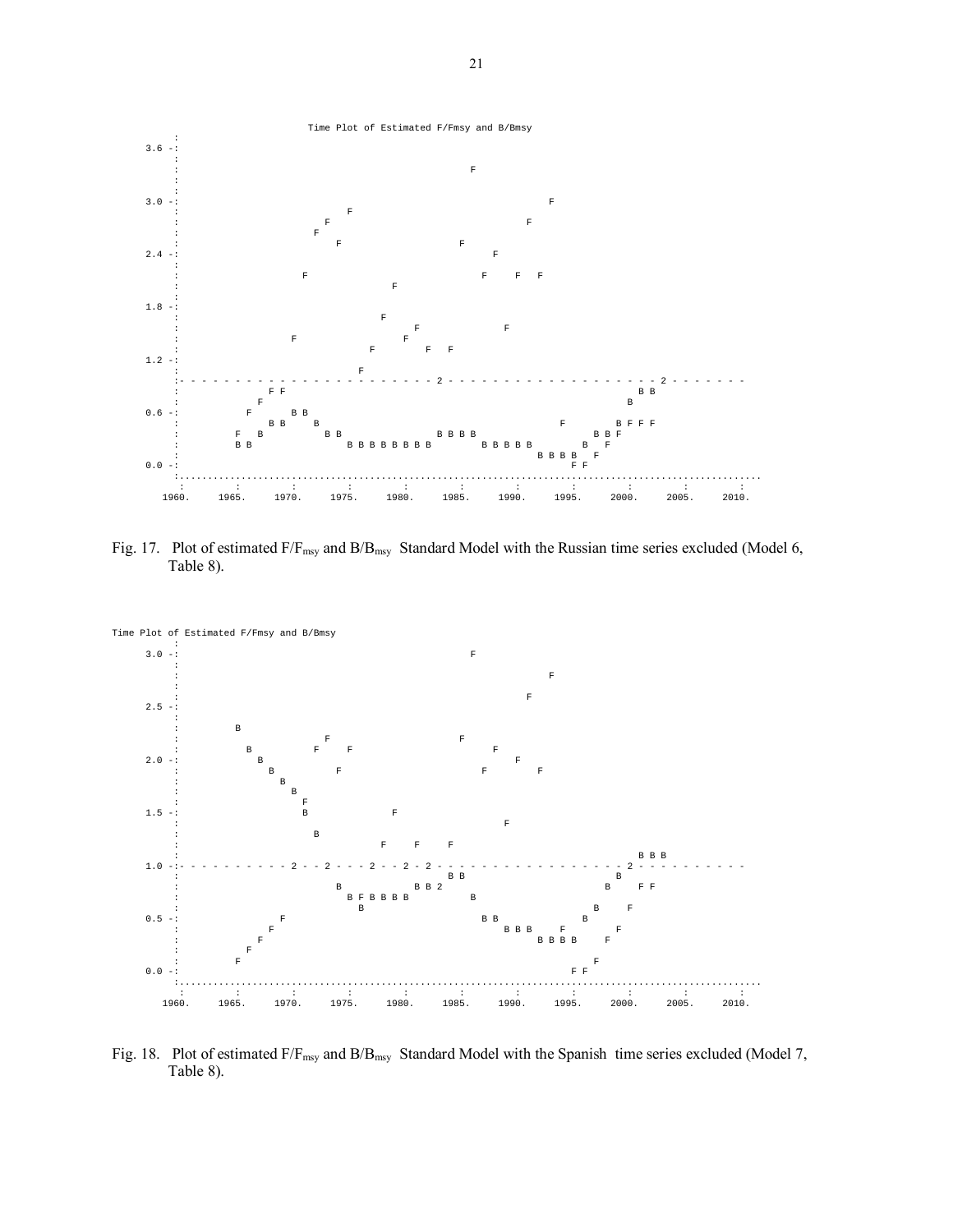

Fig. 19. Plot of estimated  $F/F_{msy}$  and  $B/B_{msy}$  Standard Model with both the Russian and Spanish time series excluded (Model 8, Table 8).



Fig. 20. Plot of estimated F/F<sub>msy</sub> and B/B<sub>msy</sub> Standard Model with the Russian and Spanish time series excluded and B1R is fixed at 2.0 (Model 5, Table 9).